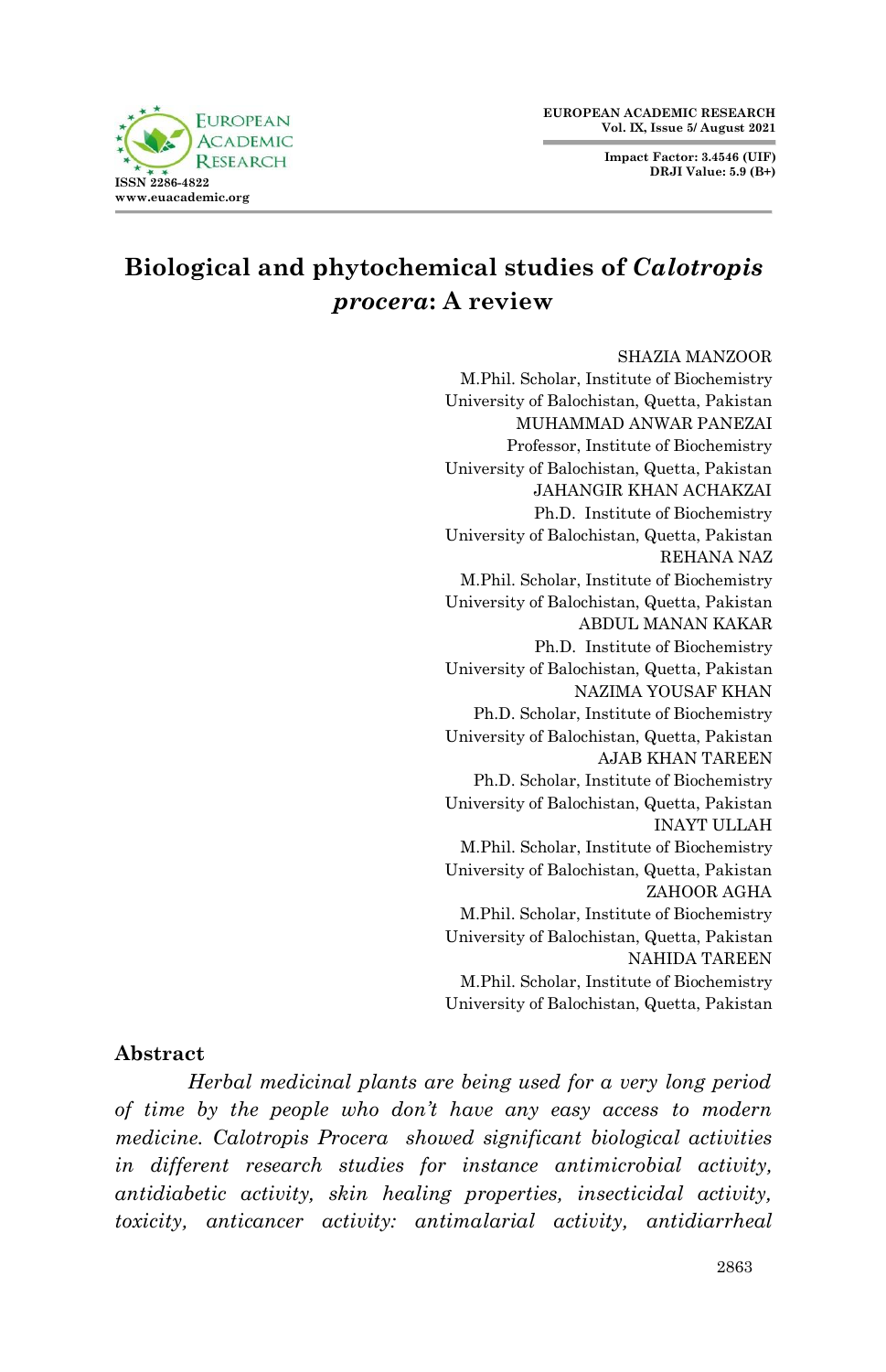*activity, anti-inflammatory activity, hepatoprotective activity, antifertility activity, muscle contraction, gastroprotective activity, cardiovascular activity, cold, fever, diarrhea, eczema, indigestion, boils, treating jaundice, asthma, diarrhea, leprosy, eczema, cough, dysentery, hepatic and splenic enlargement, leprosy, intestinal worms, Painful joints, Baldness and bronchitis. The phytochemicals which are identified by various techniques are benzoylisolinelone, benzoylinesolone, calotropagenin, calotropin, multiflavenol, calotropenyl acetate, terpinol ester, uzarigenin, triterpenoids, calopfriedelenyl, procerleanol type (A) and (B), proceranol, procerurdenyl acetate, methyl myristate, methyl behenate, Ndoctriacont-6-ene and glyceryl mono-oleolyl-2-phosphate.*

**Keywords**: Calotropis procera, Biological, phytochemicals

# **INTRODUCTION**

#### **Background of the study**

Medicinal plants are easy and quick source of treating various types of disease without costing a lot of money and without having any sever side effect. Herbal medicinal plants are being used for a very long period of time by the people who don't have any easy access to modern medicine. In Pakistan there are plenty of herbal plants each having different properties and different qualities. In the same way the Calotropis procera is also a popular and most commonly found herbal plant in Pakistan and all over the world as well. This plant is usually used by the native people of Pakistan for its various type of health care properties. This plant is recognized by the family Asclepiadaecae. It is widely spreaded in half of the area of the world including subcontinent Asia, America, Africa and Australia (Al-Snafi, 2015). In different regions of the world the plant is recognized with different names. Calotropis, Calotrope and dead sea plant are the English names of the plant. In Pakistan and India, the common names of the plant are oak and madar. Turkish name of the plant isipekag while Arab called this plant as oshar, kisher or the dead sea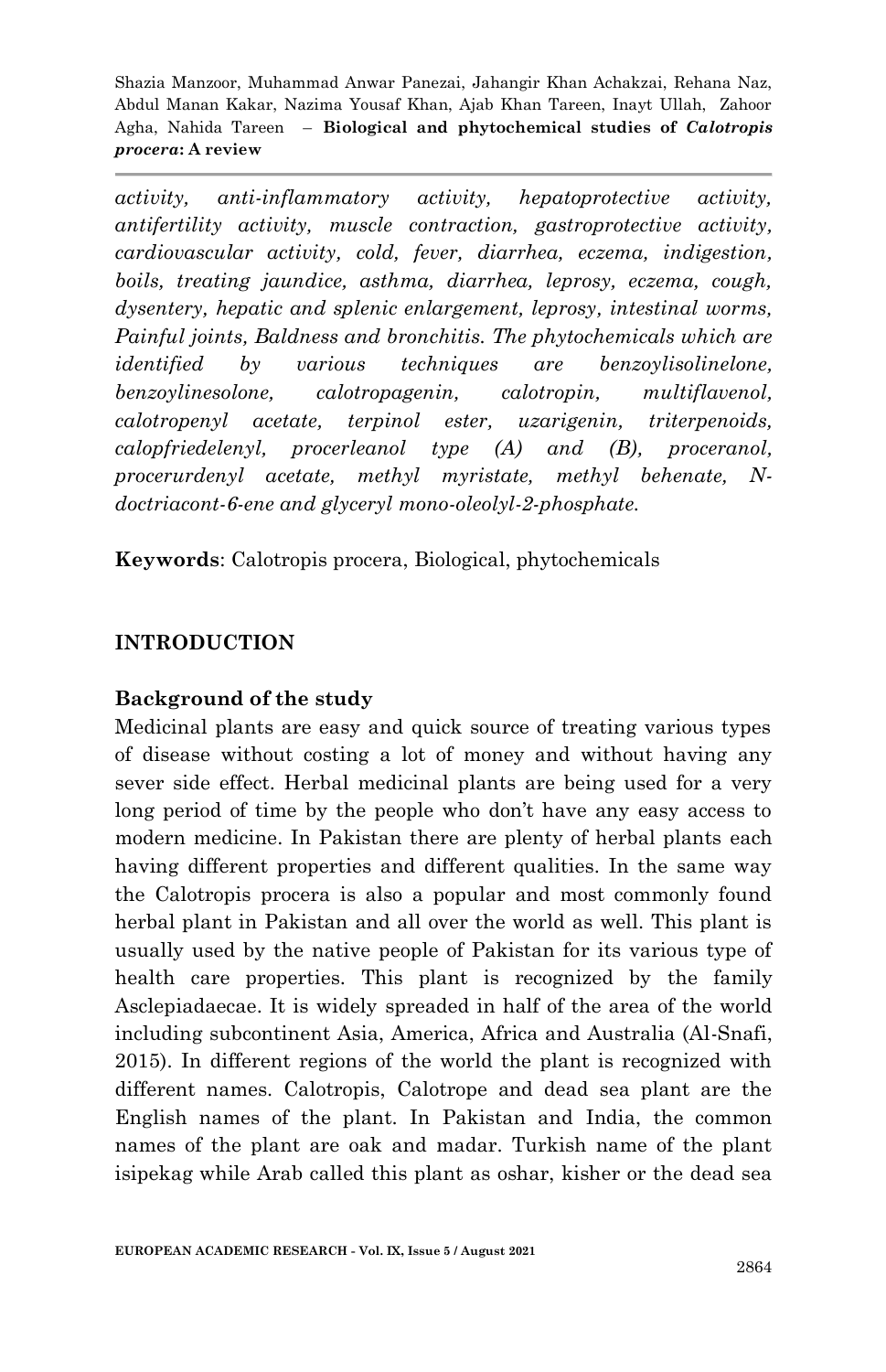plant. In Spanish language it is known as cazuela, algodon, bomba and extranjero (Sudesh, Bhawana, Karishma, & pooja, 2012).

### **Occurrence of Calotropis procera**

The countries like Indonesia, Malaysia and china it is frequently found (Sharma, Yelne, Dennis, Joshi, & Billore). Apart from this it is also abundantly found in some other Asian countries like Pakistan, Afghanistan, India and Nepal. It is also found in African countries such as Kenya, Nigeria and Niger. A large population of this plant is also distributed in Australian sub-continent. A large area of pacific island and Caribbean island is also covered with this plant (Chatterjee & Prakashi, 1995; Rahman & Wilcock (1991). This plant is completely used for medicinal purpose Including its leaves, flowers, root, latex and stem (Meena, Yadav, & Meda, 2011).

# **Phytochemistry of Calotropis procera**

Chemical analysis of the plant reveals a lot of chemical that have been found in the plant. The root of the plant is consisting of two chemicals namely benzoylisolinelone and benzoylinesolone. The chemical analysis of the leaves shows the presence of two compounds calotropagenin and calotropin. Furthermore, the flowers of the plant are composed of multiflavenol and calotropenyl acetate. While the latex of the plant is consisting of terpinol ester and uzarigenin (Yoganarasimhan, 2000). Apart from this the plant has also been investigated for its various kind of compounds such as triterpenoids, calopfriedelenyl, procerleanol type (A) and (B) (Ansari & Ali, 2001).

The two new phytochemicals have also been reported in the plant which is proceranol procerurdenyl acetate. These compounds have been discovered along with some other known compounds, methyl myristate, -methyl behenate, N-doctriacont-6-ene and glyceryl mono-oleolyl-2-phosphate. The chemical reaction and the spectral data analysis method has been used for the structural analysis of the following compounds (Saber, Maharan, & Rizkallah, 1969).

#### **Description of Calotropis procera**

The plant Calotropis procera belong to the family asclepiadaceae. There are approximately 2-thousand species and 180 genera of the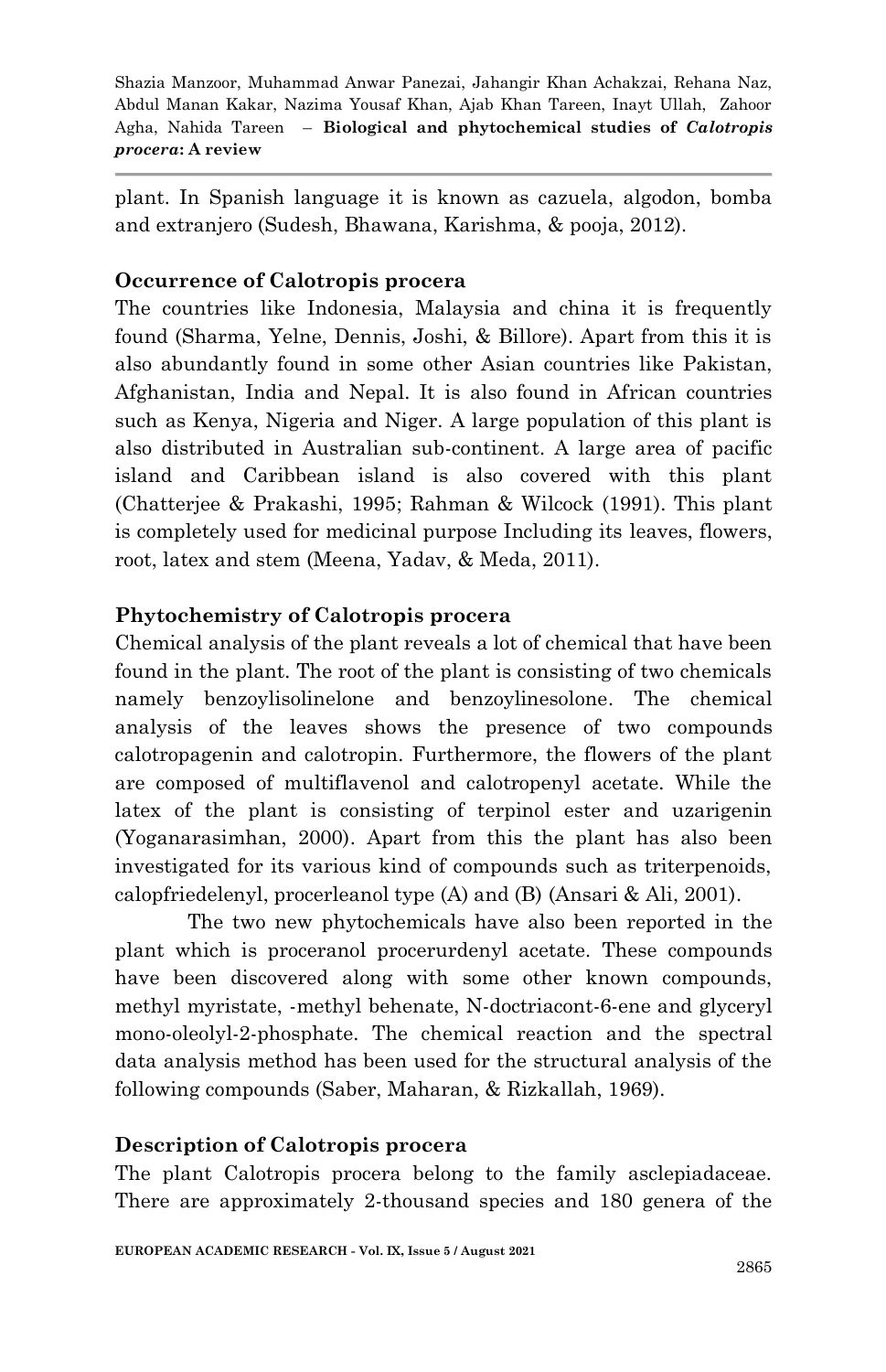plant. The plant is highly distributed in the world including tropical and sub-tropical areas of the world. It is an evergreen plant which usually grow in the desert. The leaves of the plant are very soft and fluffy. It has branches with a single or some steam. Leaves are very flat and large in size. Leaves are usually near the tip of the growing region. The stem is covered with a bark which is light grey in color. Furthermore, the plant contains a valuable sap which is released by cutting a leaf, flower or stem. The roots can reach the depth of soil up to 1.7 or 3.0 meter. Leaves are usually dark green in color and the veins inside the leaves are white in color. Leaves can be long with the maximum length of up to 7-18 centimeter and can be broad up to 5-13 centimeter. There are minor hair like structure present on the surface of the leaves which can be felt by rubbing or pressing the leaves. The flower's color varies from pink to white. Flowers are present at the tip of the plant. The number of sepals in flower are usually 5 and length of the sepals can be 5-4 centimeter.

The plant also contains fruit which are green in color. The seeds are enclosed in the fruit. The seeds are brown in color containing a bunch of white hairs. These hairs are very important as they help in floral establishment of plant with the help of wind, animal and water. It also helps in the long-distance transportation of the seed (Orwa et al., 2009; Sharma, 1968). The plant loves to grow in sandy soil. It has the ability to tolerate drought for a long time. It also grows in the saline environment and can fight various environmental changes. The plant has a great level of adaptability for various environmental conditions including heat, cold, salinity, and drought (Orwa et al., 2009). The latex is very important because it is a rich source of ethnomedicines ( Batello, Marzot, & Touré, 2004). The plant can reach its maximum size of 2.5to 6 meters when it reaches 3 or 5 years. The plant can also be used to make bags, net, paper and ropes (Orwa et al., 2009).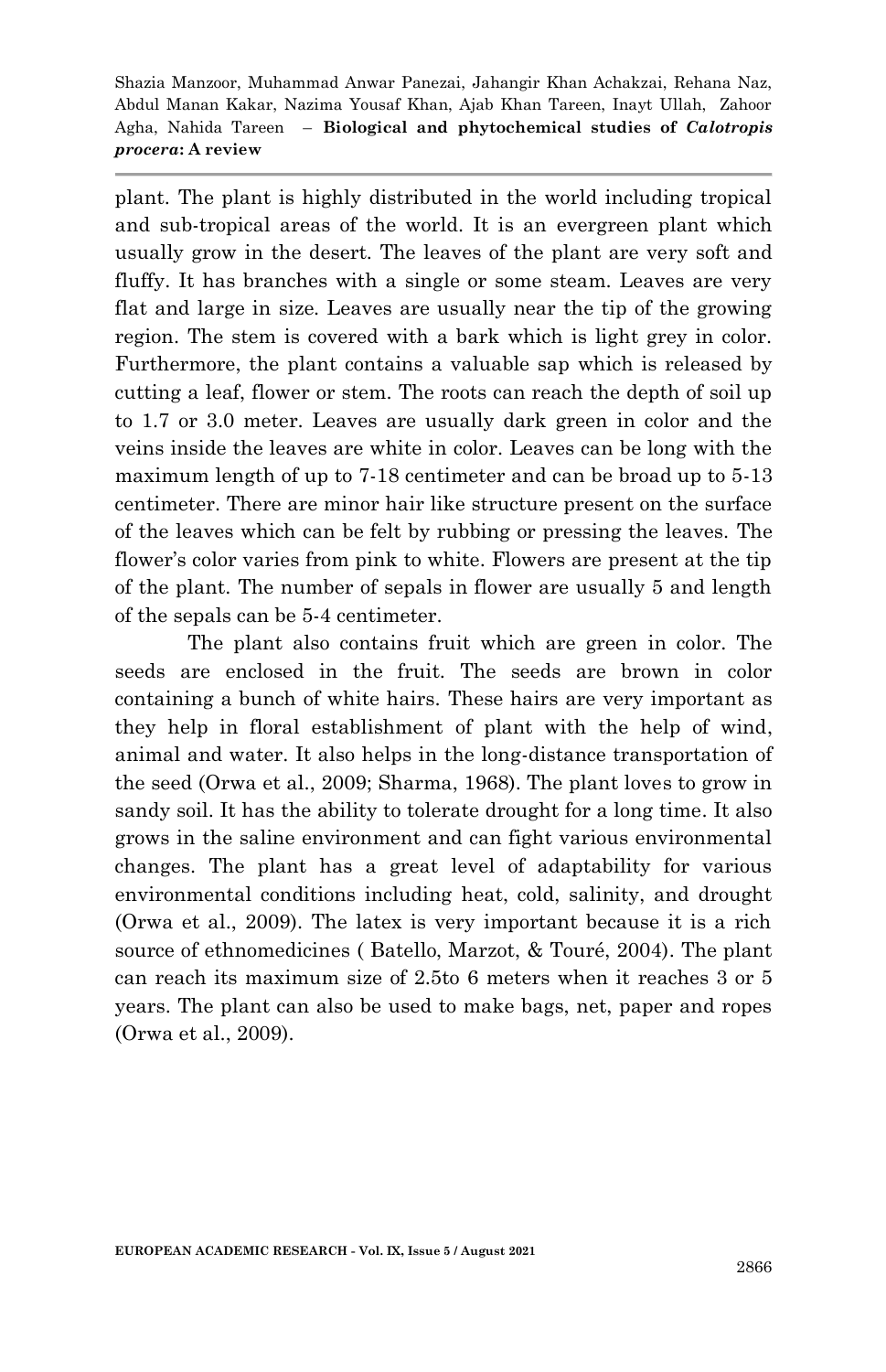

#### **Traditional uses of Calotropis procera**

The plant is used in many regions of the world for treating various disease. Common diseases like cold, fever, diarrhea, eczema, indigestion and boils are treated with the help of following plant. It is also helpful for treating jaundice and removing thorn from the body. Each part of the plant possesses different properties thus each part can be used for treating different health problems. The root is used to treat conditions like asthma, diarrhea, leprosy, eczema, cough and dysentery. During the diarrheal treatment it converts the feces into a semisolid material and help to get rid of diarrhea. On the other hand, the stem is used to kill intestinal worms and to treat skin conditions as well (Parihar, Sharma, Ghule, Sharma, 2012: Abhishek, Mohit, & Ameeta, 2010). This plant is also recommended for the treatment of hepatic and splenic enlargement, leprosy and intestinal worms. Painful joints can be treated by using the latex of the plant. Latex is also helpful to treat swelling. Leaves are abundantly used for treating many heath issues. They can also be used to treat joints pain and swelling. The leaves contain a type of oil. This oil contains a lot of properties. Oil from the leaves are used to treat the paralyzed part of the body. Flowers have their own benefits. They are used to treat cough, digestive problems, stomachic, loss of appetite and asthma.

The root is used to kill worms in the intestine and used to treat abdominal pain as well (Khan & Khanum, 2005: Khairnar, Bhamare & Bhamare, 2012). In India the leaves are used for the purpose of worshiping (Khare, 2004). The people in the village use the latex to make certain medicine which can be used to treat the wounds, boils and skin burn. In African countries specially Nigeria the other types of herbs are mixed Calotropis procera to make ointment for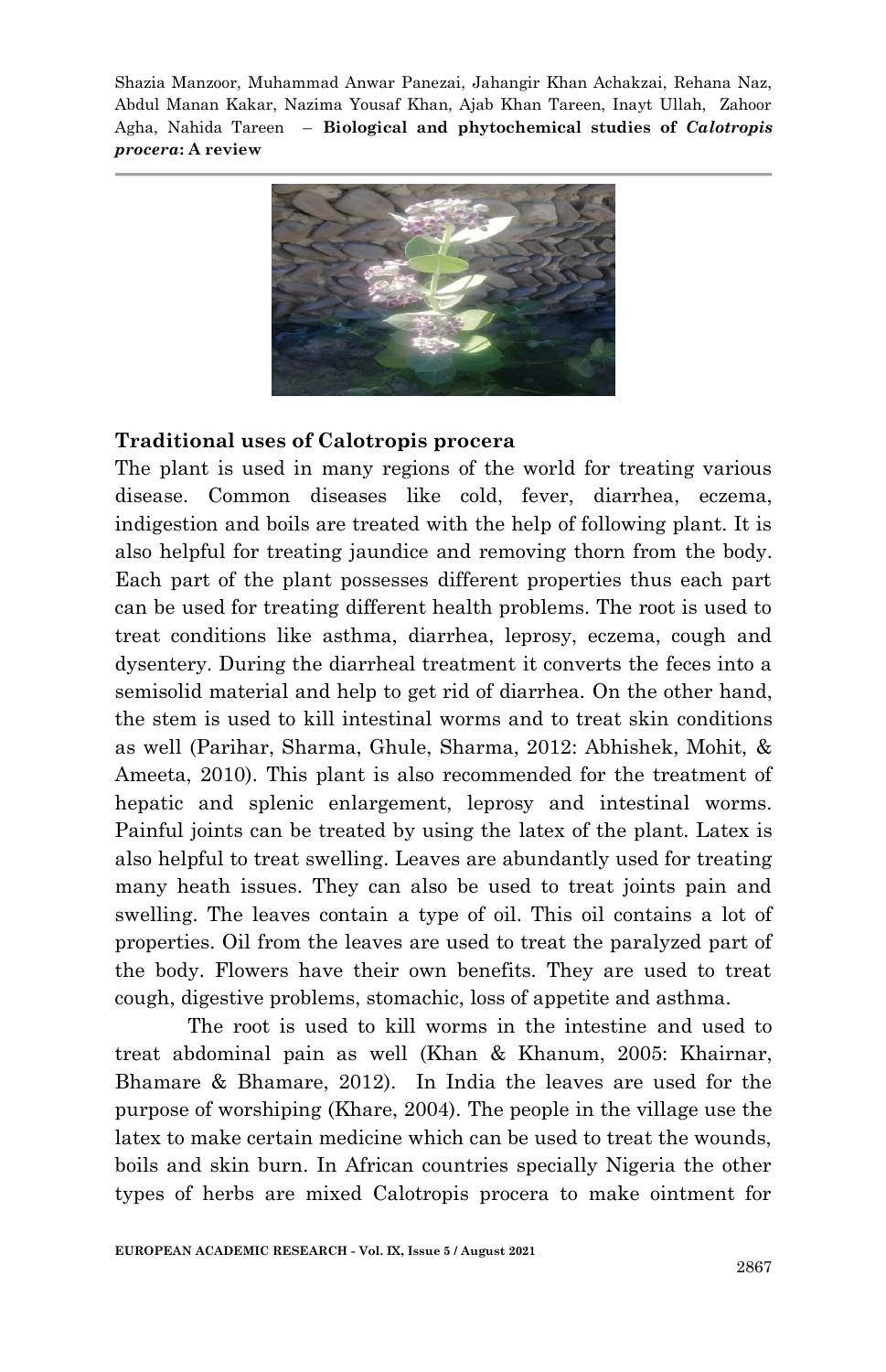treating leprosy, diarrhea, fever, cold, eczema and rheumatism. Baldness is also treatable by the help of the plant. This plant is highly used for treating joints pain, hair fall, paralysis and tooth decay (Burkill, 1985). The bleeding area of the body is treated with the latex to stop the bleeding (Bhatt, Joshi, & Tewari, 2009).

The digestion can be improved by consuming the root of the plant. Application of root powder is very beneficial because it can be useful to treat bronchitis, enlargement of liver and spleen, leprosy, eczema and asthma (Agharkar, 1991). The latex of the leaf is used to abort babies. In women it is used to contract the muscles of uterus which triggers the safe birth of the baby (Moustafa, Ahmed, Nabil, Hussein, & Omran, 2010). The root bark of the plant is used for multiple purpose. The basic treatment from the root bark include the treatment of skin disease, to treat enlarged abdominal viscera, cough, paralysis, bronchitis, asthma, inflammation and tumors can also be treated with the help of root bark (Chopra, Abrol, & Handa, 1983). The extract of root is used to treat body pain and headache. Harsh malarial fever is also treated with root extract in some area of the world. Apart from this it can also cure leprosy, eczema, cough, elephantiasis and asthma (Kayode, 2006). In west Africa the root bark is significantly used as a coagulation agent in the process of making cheese (O' Connor, 1993).

The charcoal obtain from the root is mixed with some oils and applied on the skin, it is very helpful to treat leprosy and syphilis. This blend of oil is very effective because it can treat various skin disorders. Anorexia and indigestion are also treated with the help of charcoal blend oil (Bhatt, Joshi, & Tiwari, 2009). In most of the traditions the castor oil is applied on the warmed leaves of Calotropis procera and these leaves are then tied on the body organ to relieve joint pain (Kumar, 2009). It is also used to treat impurities in the blood. Cold and cough can also be treated with this method. Migraine can also be treated with this method (Oudhia & Tripathi, 1998). The wet or dry leaves of Calotropis procera are burnt and the smoke from the leaves is inhaled, it is beneficial for asthma patients and the people who are suffering from cold, cough or headache (Rastogi & Mehrotra, 1991). The latex of the plant is used against the snake bite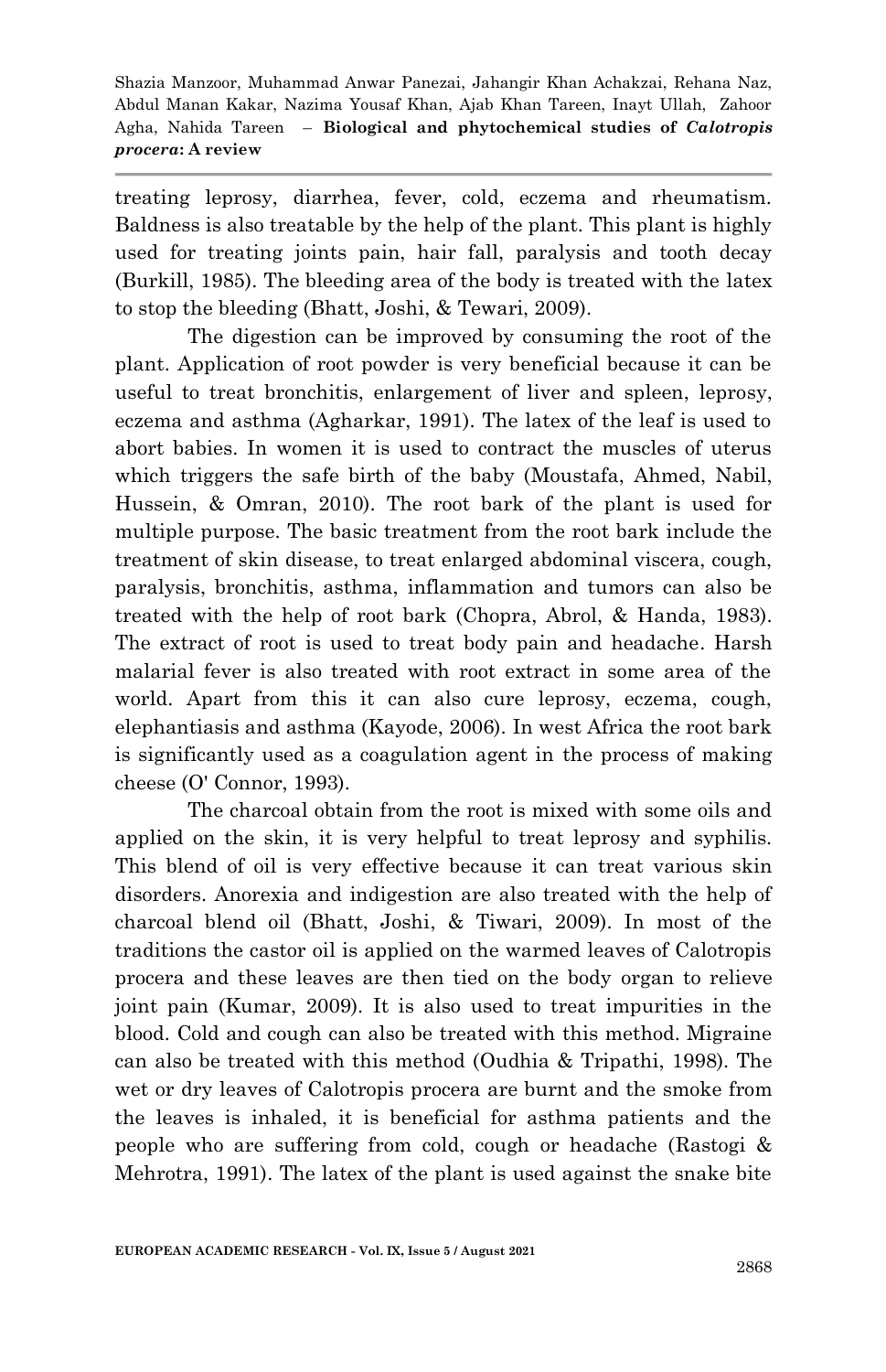it is very effective until a medical help is reached (Bhogaonkar & Kadam, 2007).

Using Calotropis procera without consulting a doctor can be dangerous. The latex is extremely poisonous if it is consumed orally it will produce a mercury like effect in the body which can cause various health problems in human and animals as well. The plant contains another poisonous compound called calotropin. Calotropin is also very poisonous and can be used to treat cavities in the tooth (Siddiqui, Alam, & Husain, 1989). This plant is also able to treat cancer and the tumors caused by the cancer with the help of crystalline protein. The crystalline protein can also be used to heal wounds. Anti-mycoplasmal activity is also noticed in the plant (Muraina, et al., 2010). The alcoholic extract of the plant act as an antifertility agent by stimulating the estrogen in the human reproductive tract. The latex is commercially used in the industries to remove hairs from the leather. The latex is fermented with salt which is used to remove the hairs from the skin of the goat as a result (Nari leather) is formed which is an important ingredient in the binding of books (Singh, Wadhwani, & Johri, 1996).



There are two species of the plant Calotropis procera and Calotropis gigantea. Both species belong to same family asclepiadacea. Both species differ from one another due to their environmental adaptability and in the appearance. Both have different habitat in the world. Calotropis gigantea is mostly found in south Asian countries like, India, Pakistan, Nepal and Sri lanka. It is also found in south east Asian countries like, Indonesia, Malaysia, Myanmar, Philippines, Thailand, China and Vietnam. It is also found in Hawaiian island as well (Bertreau, 1913). While Calotropis procera is found in Asian as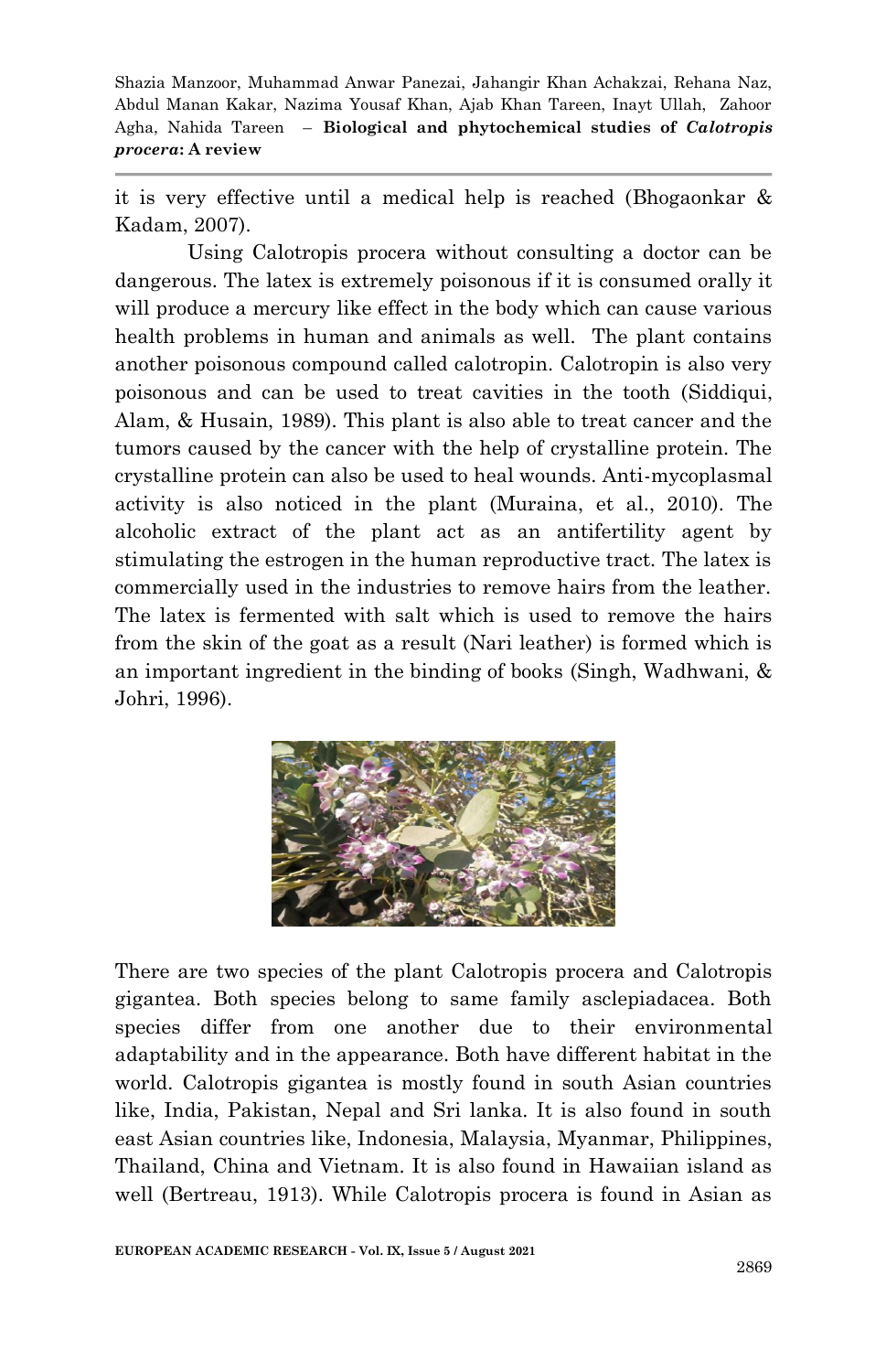well as African countries. It highly found in the tropical regions of Africa such as Angola and Madagascar. It also grows in the arid areas' middle east and northern Africa (Silva, et al., 2010).

# **LITERATURE REVIEW**

Calotropis procera is the center of attention for many research institutes due to its god gifted biological activities. Studied conducted in the past showed a plenty of biological activities found in the plant. Some of its biological activities include, anticancer activity, antimicrobial activity, antifungal and hepatoprotective activities. Each part of the plant posses' different biological properties. Latex has been reported for its Anti-inflammatory activity, it is also beneficial for healing the wounds. Root have been studied for their Anti-ulcerative and Anti-fertility activity (Kamath & Rana, 2002; Basu et al. 1997).

# **Biological activities of Calotropis procera**

# **Antimicrobial activity**

Antimicrobial activity was performed on 4 different types of bacteria such as Es**c**heria coli, staphylococcus aureus, pseudomonas aeruginosa, streptococcus pyogen. The ethanolic and aqueous extract of leaves and root were isolated. The effect of the following extract was studied against the 4 different kind of bacteria. The result obtained confirmed that the ethanolic and aqueous extract of root and leaves has inhibited the growth of following bacteria. However, the ethanolic extract has a greater inhibitory effect as compare to aqueous extract (Ramos et al., 2003). The same experiment was performed using the chloroform extract and petroleum ether extract of the plant. The growth of the pseudomonas aeruginosa was significantly decreased with the minimum inhibition of 16, 17 and 19 millimeters. Inhibitory properties of chloroform extract of root and leaves were more potential against the pseudomonas aeruginosa (Kumar, Gupta & Pandey, 2013). The growth of gram positive and gram-negative bacteria is highly inhibited by the aqueous and methanolic extract obtain from the leaves of the plant (Mako et al., 2012). In Saudi Arabia the extract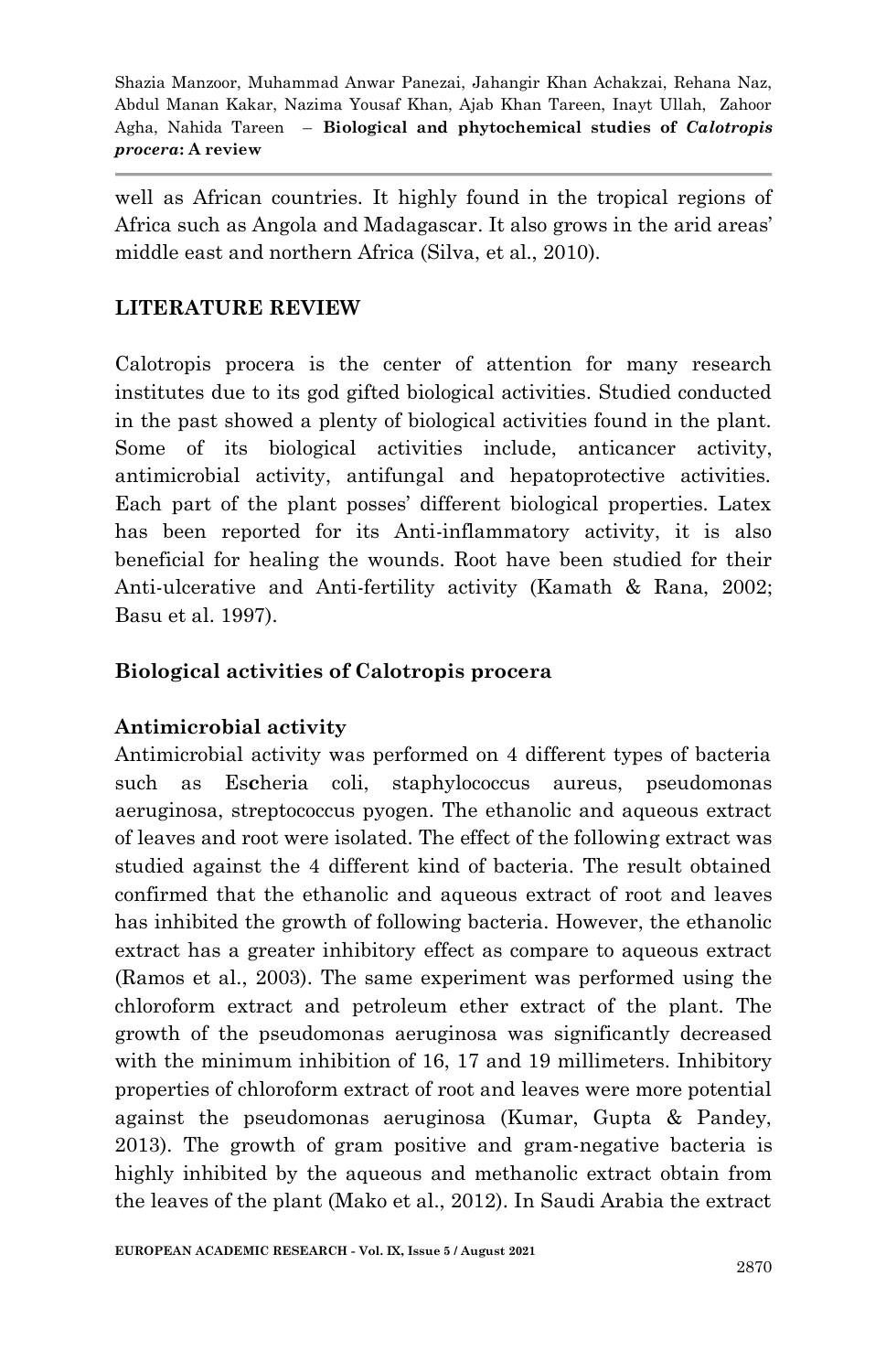of the plant was isolated that was growing in the wild. The effect of the plant extract was experimentally checked against the gram positive and the gram-negative bacteria. experimental result was positive. Antibacterial activity was noticed in half of the extract of the plant (Moronkola, Ogukwe, & Awokoya, 2011). The different extract of plant at different concentration also showed Antimicrobial activity. Methanolic, chloroform, and ethyl extract at different concentration of 150 to 100ml inhibit the growth of different microbes. Ethyl acetate extract is a very strong Antimicrobial agent while the methanol extract does not have much potential against the microbes (Yesmin, Uddin, Mubassara, & Akond, 2008).

# **Antidiabetic activity**

The plant is also known for its Antidiabetic activity. The albino rats were used to check the effect of extract obtained from the root. The aqueous, methanolic, and petroleum ether extract were isolated from the root. The rats were treated with the per day dose of 250mg for 15 days. The result obtained after 15 days showed that the aqueous extract and the methanolic extract of root has a greater potential to control diabetes in rats (Samy & Chow, 2012). The extract of dry latex was also checked for its Antidiabetic activities. The albino rasts were treated with the daily dosage of (100 to 400 mg) aqueous extract of dry latex. It significantly produced a antihyperglycemic effect in the rats. Furthermore, the aqueous extract also reduced the level of glucose in the urinary track of rats. The level of thiobarbituric acid reactive substance was also normalized in the diabetic rats (Mahmoud et al., 2009). The consumption of dry latex in rats increased the production of glycogen and decreased the level of glucose in the blood. Weight loss was also maintained in the diabetic rats (Yadav, Nagori, & Desai, 2014).

#### **Skin healing properties**

Skin healing properties of Calotropis procera were also examined. In this experiment 92 patients took part. The experiment continued for around 9 months. The result obtained from the experiment were extraordinary. 14% of the patients showed complete and satisfactory result. The sign and symptoms of all kind of skin problems were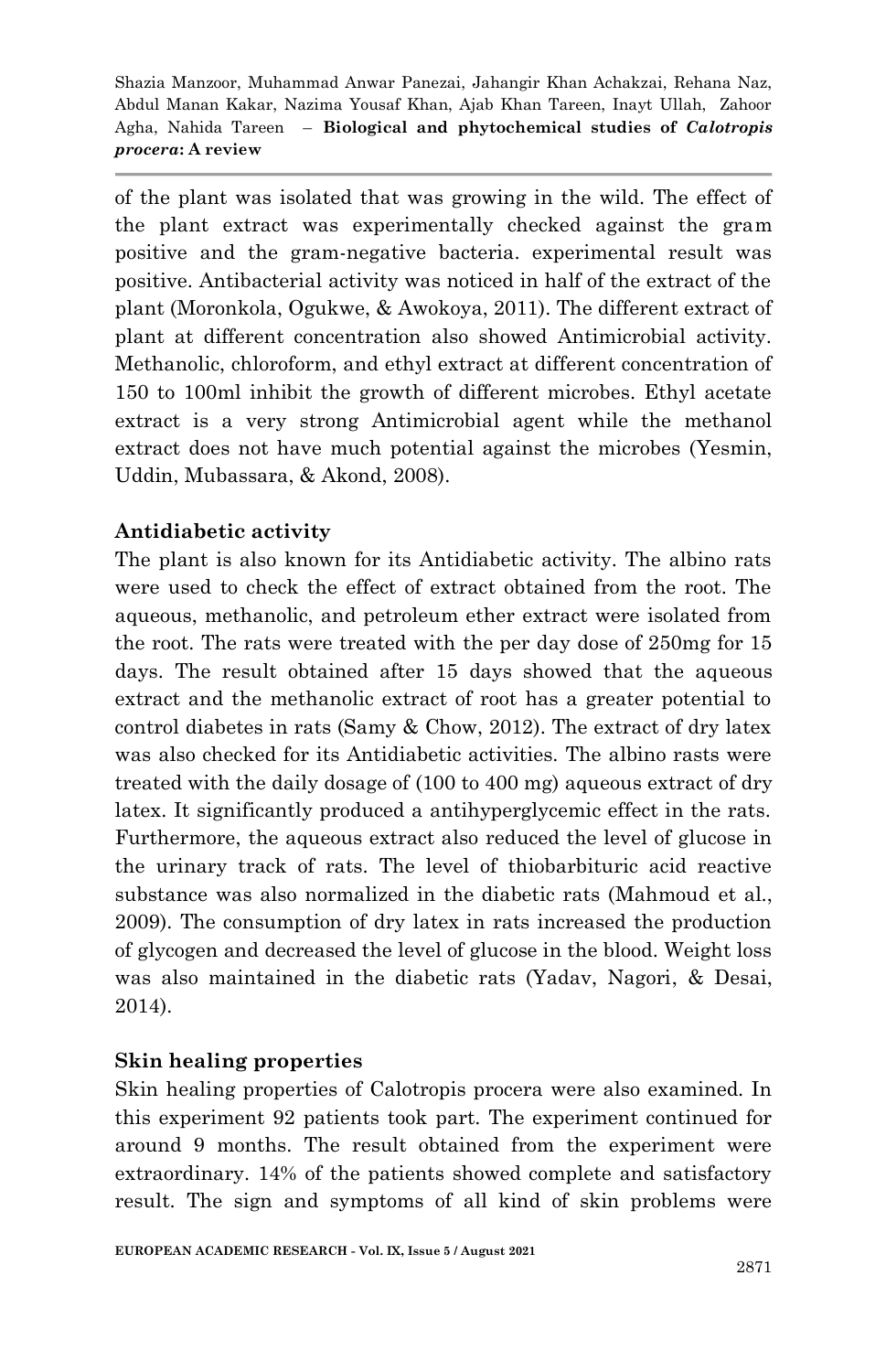almost gone. In 24% patients the result was excellent. While in 33% of the patients the result was good. 10% of the patients showed fair result while in 20% of the patients the result the result was not impressive and satisfactory (Kumar, Dewan, Sangraula, & Kumar, 2001). In another experiment the wound healing properties of the plant was checked on rabbits. For around 21 days the rabbit was treated with the plant to check its wound healing properties. The diameter of the wound was measured just before the experiment in order to compare them with the final result. Rabbits were divided into 2 groups. The rabbit in group 1 were treated with 50% solution of latex mixed with honey and triamcinolone. The size of the wound was reduced in the rabbits treated with 50% solution of latex. While there was not any noticeable change in the rabbits that was not treated with any kind of solution (Falguni, & Minoo, 2012). Calo- protein which is obtain from the aqueous solution of Calotropis procera is applied on the wound of mice it dramatically reduced the size of wound and showed antibiotic activity as well (Moronkola, Ogukwe, & Awokoya, 2011).

#### **Insecticidal activity**

The chemical constituents present in the plant is well known for its larvicidal activity. A low concentration is enough to git rid of larvae. Its application caused the reduce body weight in larvae and inhibit its growth (Upadhyay, 2014). The toxic components in the latex such as flavonoids, acetogenine, triterpenes and lectins cause the cellular level destruction in the larvae. The organ formed in the larvae become nonfunctional and defaulted. Apart from this the toxic components lead to the formation of larvae with less body weight and weak body texture. Following abnormalities caused by the toxins are irreversible. These changes will cause the larvae to die (Carlini, Fatima, & Grossi, 2002). Calotropis procera is also blessed with the endogenous soluble protein. These proteins are known for their insecticidal activity. This is the reason that the herbivores insect does not eat this plant because the plant is consisting of endogenous soluble protein which them away from the herbivore insects (Konno et al., 2004). Similarly, there are some enzyme inhibitor for example alpha amylase, protease and kinases. They also help the plant by saving them from herbivore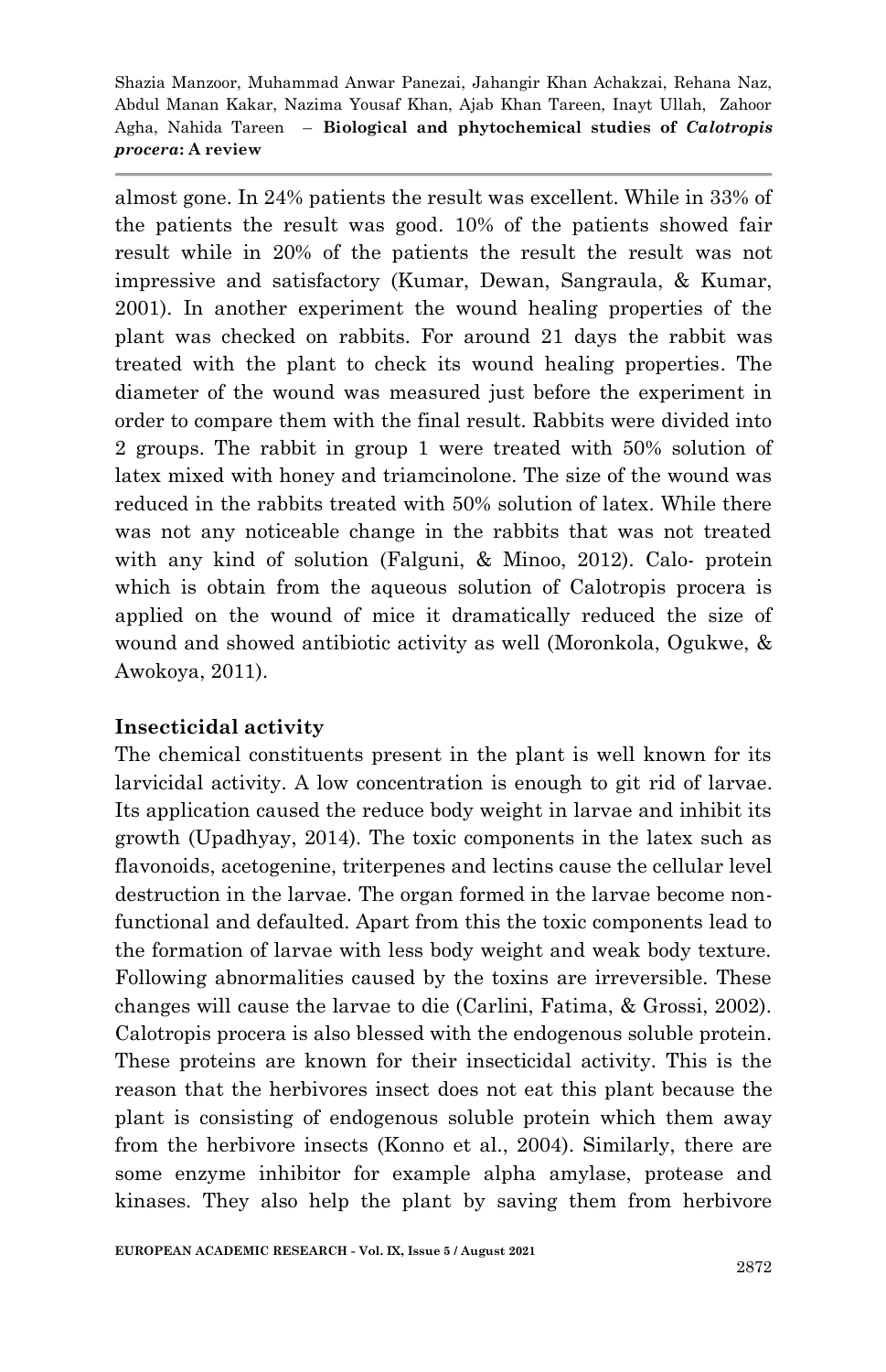insect (Giordani, Benyahia, Teissere, & Noat, 1992). Plant also contain some bitter and distasteful ingredients. These components are phenolic glycosides, monoterpenes, alkaloids, 2-trideconornon, resins, enzymatic protein, saponins and tannins. These components are naturally present in the latex which possess a huge variety of biological activity (Ramos et al., 2011). Presence of these components make the plant very distasteful and bitter to be eaten (Salunke, Kotkar, Mendki, & Upasani, 2005). Latex also prevent the embryonic development and egg hatching properties in some insects. If a female insect is expose to 20 to 40% dose latex for 24 hours, then there are possibilities that latex affect her reproductive system (Upadhyay, 2011). Latex also cause a dramatic reduction in the percentage of eggs laid per day. It also disturbs oviposition. Gonadotropic cycle is also obstructed in female insect. Once the female insect is in contact with latex it will increase the time period which is required by the larvae to convert into an adult insect. Latex can also be used as a pesticide to kill various type of pest in the field that damage the crop. Latex can also prevent the male female interaction by preventing the spermicidal activities. It is a very good technique to control the pest without damaging the crops (Hifsa, Ismat, & Abida, 2010).

# **Toxicity**

This plant is very dangerous for grazing animals because it contains such toxic substance that can lead to the death of grazing animals. The old traditions that live in the forest used the toxic latex to make poison arrows for the purpose of hunting. The latex is extremely poisonous and direct contact can lead to extreme pain in the eyes and sometime loss of vision (Basak, Bhaumik, Mohanta, & Singhal, 2009).

#### **Anticancer activity**

Calotropis procera has the potential to be used in the medicines. Herbal drugs can also be made from the plant but without the processing of toxic material the medicine formed will be toxic (Kumar, & Arya, 2006). The plant has apoptotic ability in animals' model and cell lines (Mathen, Hardikar, & Peter, 20110. Plant is blessed with a novel compound called cardenolide. This compound is capable of invitro antitumor activity plus a greater tolerance inside the body. In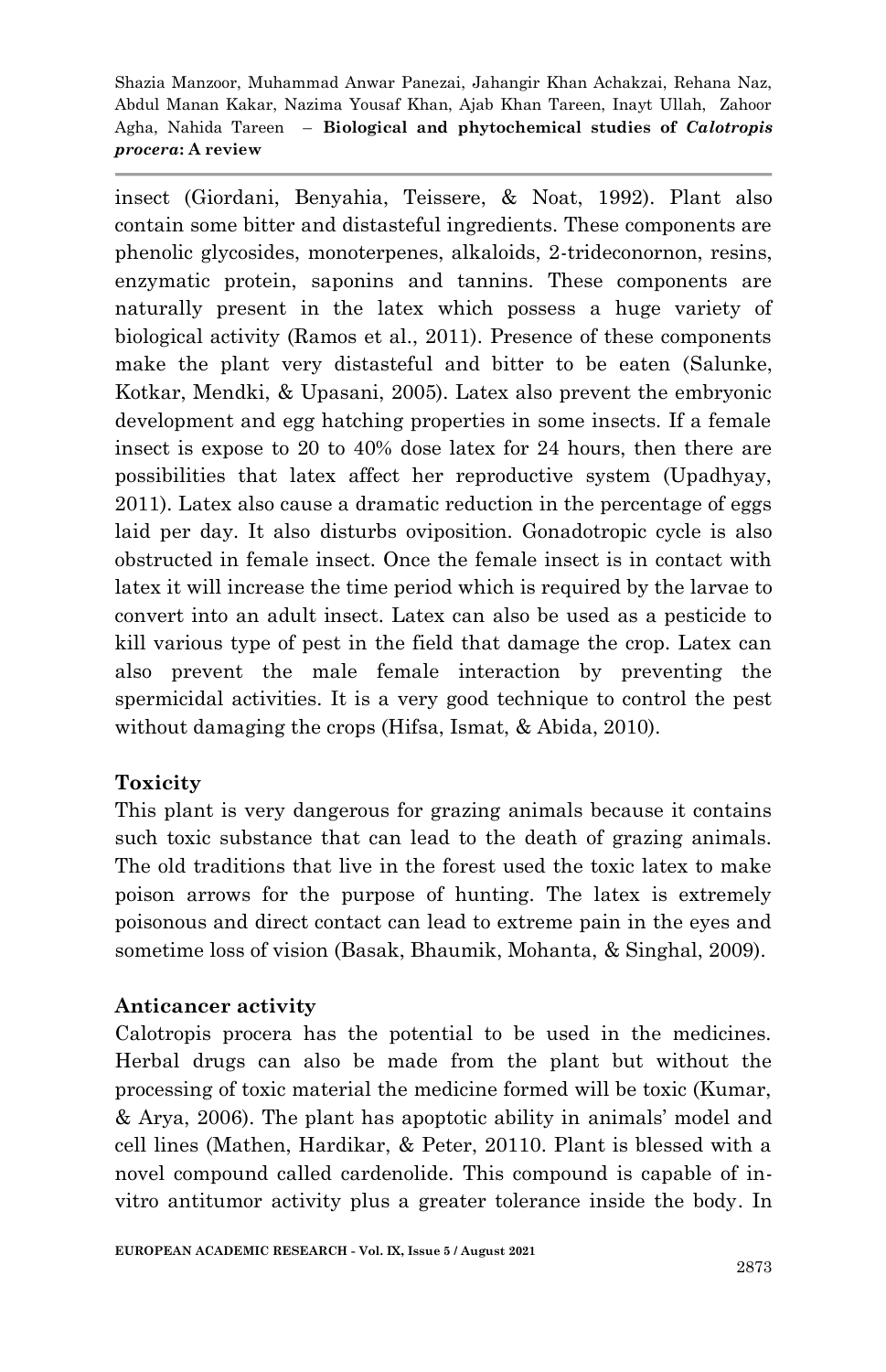the same way another compound has been isolated from the plant which shows anti-tumor activity (Habib, & Karim, 2012). The aqueous extract from the Calotropis procera was used to make nano particles. These nano particles are toxic in nature. The cytotoxic nature of the nano particles is used against the cell lines and tumor cell (Taylor et al., 2013). Furthermore, the latex protein has been tested to be toxic inside the body and will inhibit the growth of cancer cell and will also inhibit sarcoma 180 respectively (Oliveria et al., 2007).

Latex protein has also reported cytotoxic and anti-tumor activity in transgenic mouse having hepatocellular carcinoma. Novel protein has been discovered from the plant which suppress the growth of tumor in breast cancer by blocking path NF-κB way (Samy et al., 2012). Chronic liver injuries can also be treated with the help of plant. Tumor growth has also been suppressing in mice having ehrlich ascites carcinoma. Anticancer activity has also been noticed in the active components of Calotropis procera. As compare to any conventional drug the active compound in the plant has shown a greater suppressive activity against the cancerous cell. In upcoming time, it can be used as an alternative drug to treat various type of cancer. Calotropis procera is a better source for making herbal medicine without causing any inflammation (Kapoor, 2001). Different extract of root was isolated using ethyl acetate, methanol, aqueous water, and hexane. Effect of root extract was examined using Hep2 cancer cell line. Microscope was used to examine the morphological changes in the cell line. While flow cytometry was used to check the cell cycle parameter. The cell line was treated with different extract of root. Aqueous extract of root did not exabit any kind of cytotoxicity of Hep2 cell line while the ethyl acetate extract showed 96.3% cytotoxicity on Hep2 cell line. Methanolic extract exabited 72.7% cytotoxicity while the hexane extract exabited total cytotoxicity of 60.5%. cytometric analysis of cell line showed that the root extract enhanced apoptosis and arrested the cell cycle of Hep2 cell line in Sphase of cell cycle. As a result, the cell will not be able to enter the Gphase of cell cycle. Final result demonstrated that root extract promotes the apoptosis of Hep2 cell line and inhibited its proliferation (Mathur, Gupta, Mathur, & Velpandian, 2009).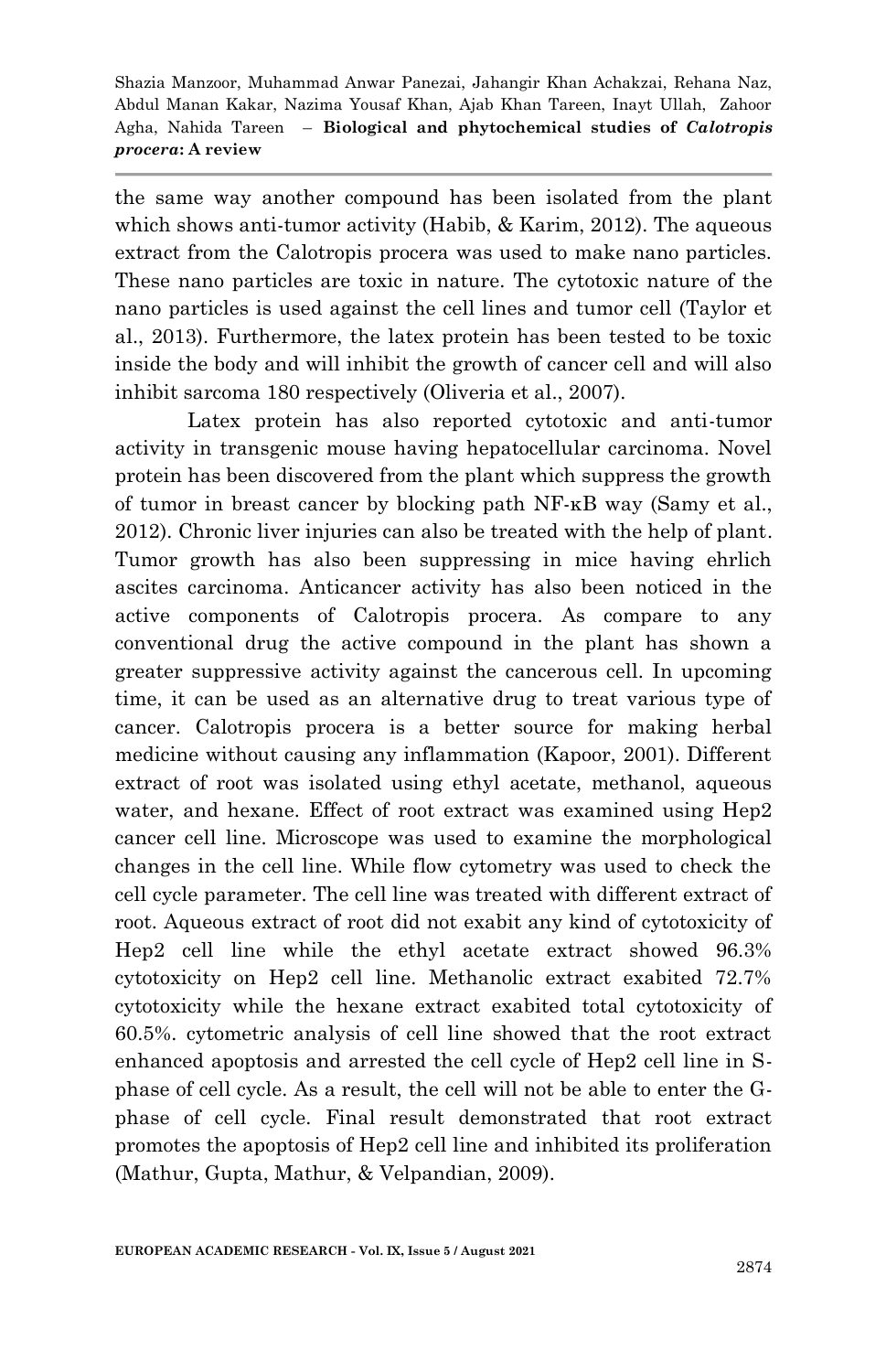#### **Antimalarial activity**

The plant is also able to treat malarial infection. Different extract obtained from various part of the plant have been studied to be effective against malaria. The extract of flowers and buds are the most effective extract. Any how the extract need further studies and it is the major prof that botanical uses of plant for treating disease are favorable (Sharma, & Sharma, 2000).

# **Anti-inflammatory activity**

Though the latex is poisonous and can cause various health problems, but proper application can be useful to treat various medical conditions. It has been reported that the latex is a potent compound to treat inflammation (Sangraula, Dewan, & Kumar, 2002). The expression was performed on the rats. The experimental result demonstrated that the latex not only reduce the inflammation but is also played a protective role against the oxidative stress (Kumar, & Roy, 2007). Flower extract have been reported to protect the inflammation. Despite the fact that the latex prevent inflammation, it also induced some condition like paw edema, peritonitis, and hemorrhagic cystitis. These are allergic response which can be treated by the application of inflammatory drugs. Protein components from the latex are also used to trat cancer and suppress the growth of cancerous cell. It also deals with the different mediator which are involve in causing inflammation (Arya, & Kumar, 2005).

# **Antidiarrheal activity**

Apart from its anti-inflammatory activity the dry latex has also been investigated for its antidiarrheal activity. The rats were treated with 50mg/kg oral dose of dry latex. The dry latex reduced the severity of diarrhea. 80% of the rats were rats were protected from the diarrhea (Kumar, Dewan, Sangraula, & Kumar, 2001).

# **Hepatoprotective activity**

Although the plant is blessed with plenty of phytochemical but there is no solid proof that plant is hepatoprotective agent. That is reason that forced the researcher to continue their research. The bark of the root was experimentally analyzed to check its hepatoprotective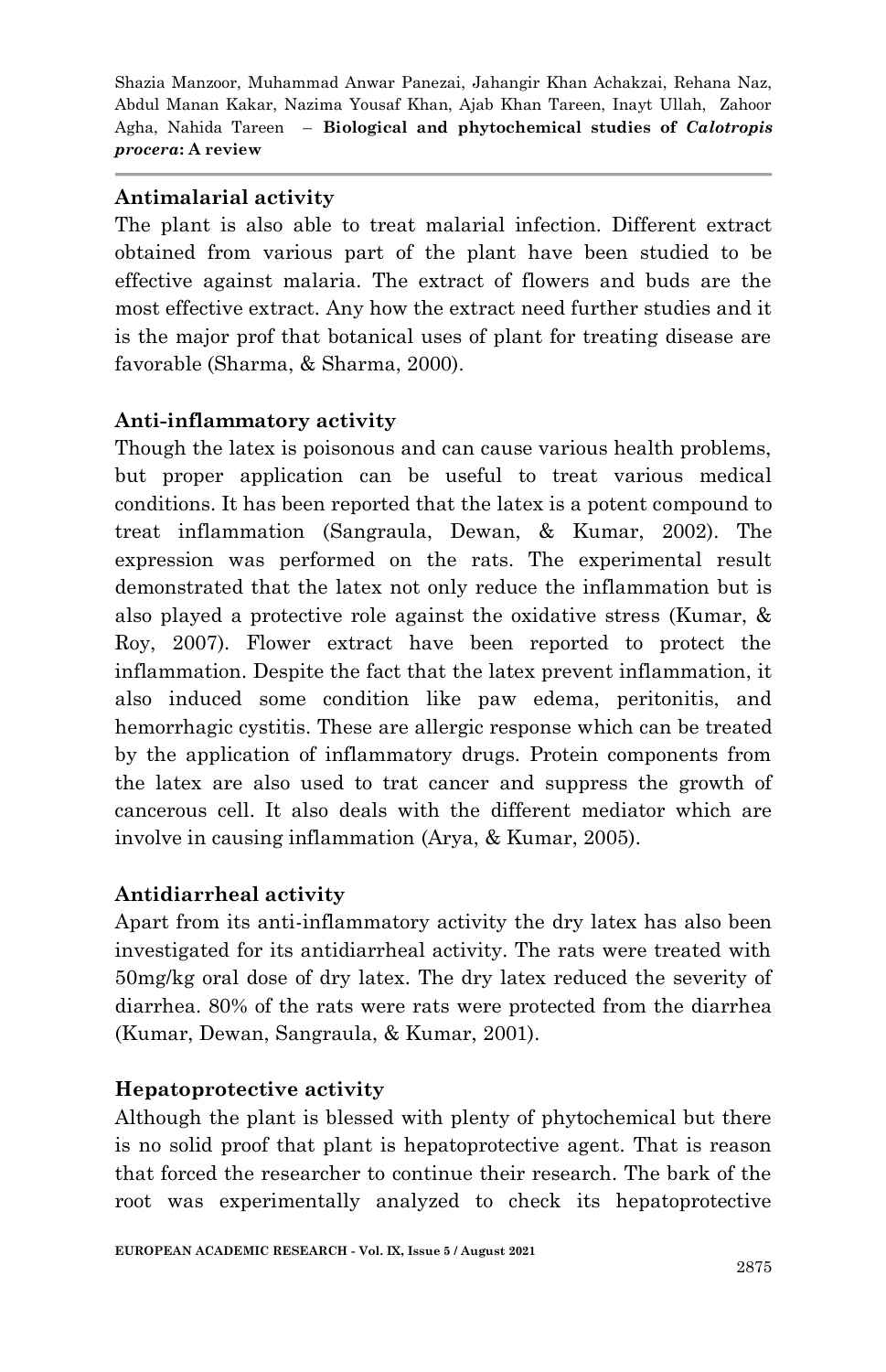activity. Experiment was performed on paracetamol induced hepatitis rats. Rats were given the 70% ethanolic extract of flower. The biochemical marker which were released upon the damage of liver. The level of the biomarker was brought to a normal level in the rats treated with 70% ethanolic extract of flower (setty et al., 2007).

# **Antifertility activity**

Plant is also responsible for causing infertility in animals. Albino rats were treated with the ethanolic extract of root. It caused hormonal disbalance and infertility in rats (Iqbal, Lateef, Jabbar, Mohammed, & khan, 2005). It also interrupted the oestrous cycle in female eats (Aderounmu et al., 2013).

#### **Muscle contraction**

Plant extract were also investigated for its effect on smooth muscles. For this purpose, the extract of ethyl acetate and butanol were isolated. It increased the activity of ileum and duodenum. Furthermore, it also relaxed the skeletal muscle. It showed that this plant not only help in the treatment of disease but also exert various effect of some part of the body (Dewan, Sangraula, & Kumar 2000).

#### **Gastroprotective activity**

To perform this experiment the gastric ulcer was induced in the rats. After that the methanolic extract of various part of the plant was applied on the rat. Mucosal damage was prevented after applying the ethanolic extract. it also regulated the level of oxidative stress marker in the body such as superoxide dismutase and glutathione. Methanolic extract was also involved in maintaining the tissue integrity. Further analysis revealed that the gastric hemorrhage was also reduced by using the ethanolic extract (Ramos et al., 2012). Gastrointestinal protective activity was observed when the rats were treated with 400 mg/kg of ethanolic extract (CH) of stem bark. The (HE) hydrochloric extract of the stem bark was also isolated for the same purpose. Both extracts were divided into 2 fractions for performing the bioassay. The chloroform extract was divided in 4 fractions of (CF1), (EF1), (NF1) and (BF1). Hydrochloric extract was also divided into following fractions. (BF2), (CF2), (EF2) and (NF2). Each fraction from each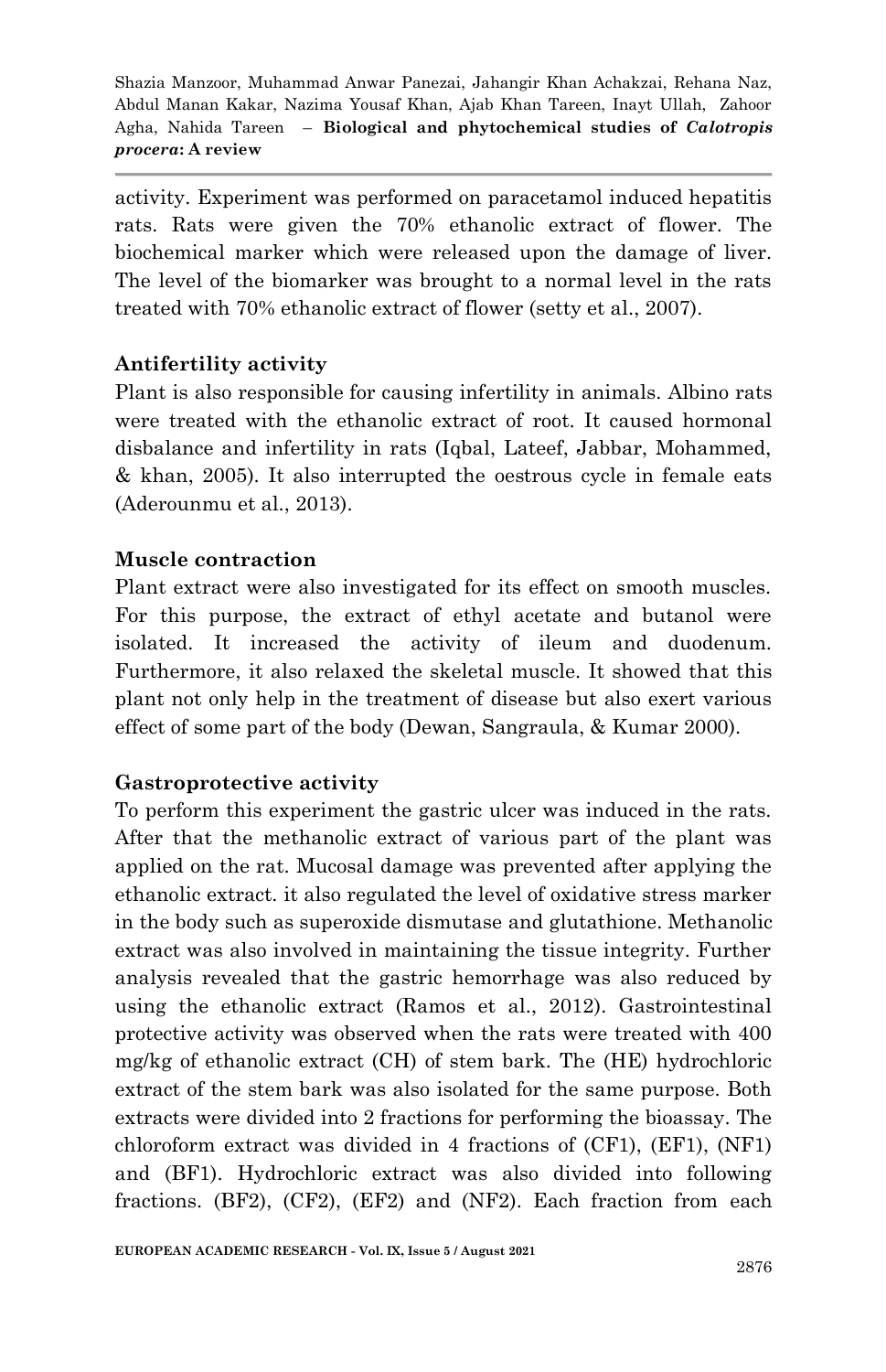extract was investigated for their protective role against gastromucosa. NF1 fraction from the ethanolic extract and BF2 fraction from the hydrochloric extract showed gastroprotective activity. It was demonstrated that the chloroform extract has a greater potential against the ulcer (Bharti, Wahane, & Kumar, 2010).

#### **Cardiovascular activity**

latex also perform cardiovascular protecting activity. In mice the isoproterenol induced myocardial infraction was protected by using the plant latex. The mice were given the ethanolic extract of latex according to their body weight. Each mouse was given 300mg/kg extract for 3 times a day. It continued for 30 days. After 30 days the serum level marker in the mice was significantly reduced (Roy, Sehgal, Padhy, & Kumar, 2005). The ethanolic, ethyl acetate, and nbutanol extract of different part of the plant were isolated and the effect was checked on the heart of a toad. Different amount of each extract was applied on the heart. Application of different type of extract decreased the heart rate of toad. Negative chronotropism and positive inotropism was induced in toad heart (Ahmed, Rana, & Dixit, 2004).

#### **Non-medical uses of plant**

Calotropis procera can also be used in daily life for making the things easier for us. In many countries the plant is cultivated for making roof of the house. Fiber obtained from the stem are used to make bags, paper, and net (Orwa, Mutua, Kindt, Simons, & jamnadass, 2010). The plant produces a huge quantity of pulp which is used to make paperboard. The stem produce fiber that are used to make rope (Oun, & Rahim, 2016). The tiny hairs in the seeds are used in the pillow and mattresses as a stuffing. It was first used by ancient Egyptian people. They used to cultivate it for this purpose (Bertreau, 1913). It is an alternative to replace silk (Batello, Marzot, & Touré, 2004). The seed hairs also have insulating properties (Ali, & Zeitoun, 2012). The plant is hydrophobic in nature they have the capability to be used as an adsorbent material especially for hydrocarbon such as oil (Zheng, Zhu, Wang, & Hu, 2016). The water adsorbing property of the plant increased by blending it with the fiber of cotton and polypropylene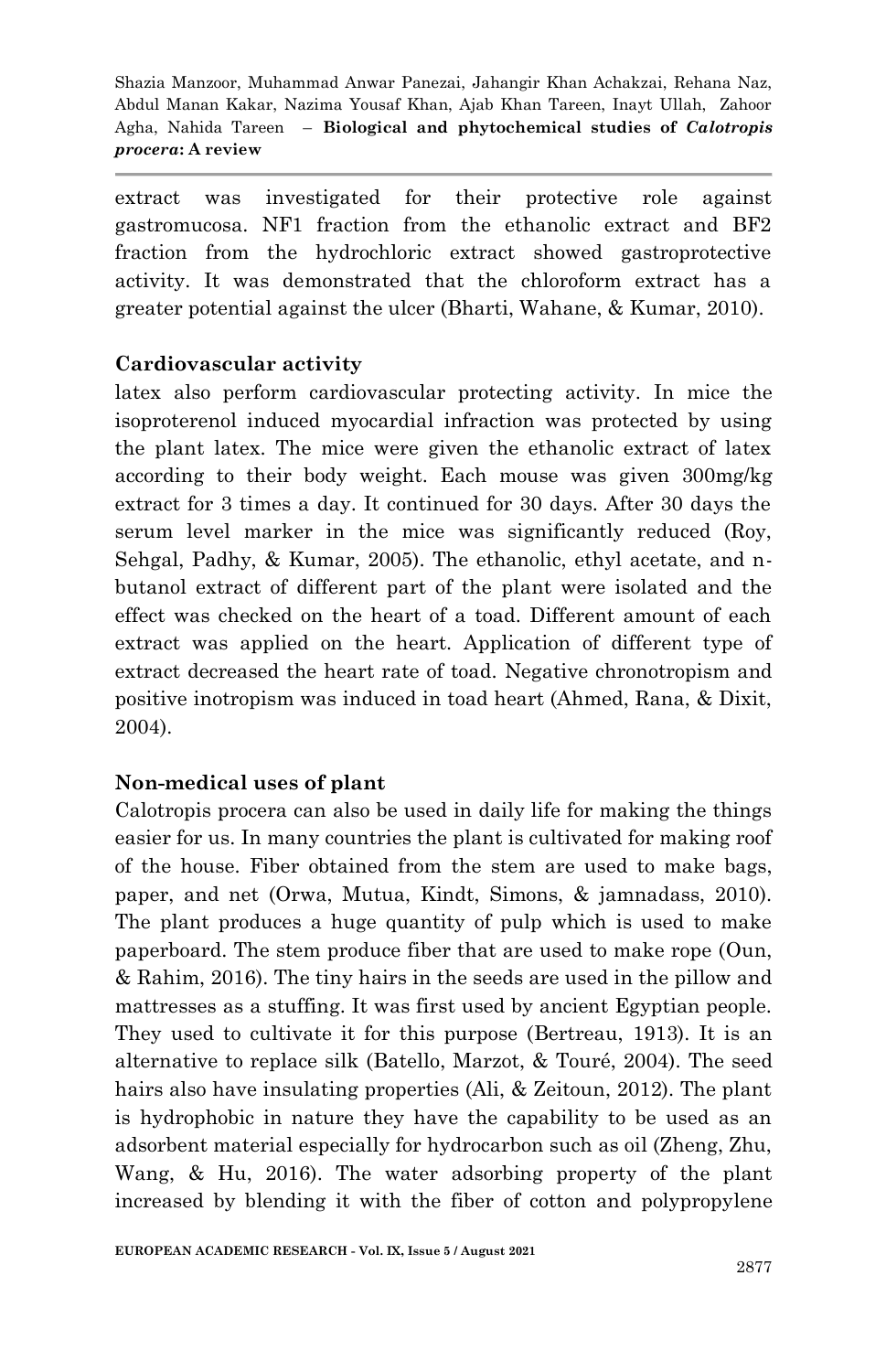(Cao et al, 20180. In some areas of the world the plant is used for cooking purpose (Varshney, & Bhoi, 1988). Plant is also being studies for making biofuel. In European countries the plant is being studied for its ability to make biodiesel (Razon, 2008). The seed of Calotropis procera is consist of 26% of oil. The main component of the oil are linolenic acid, oleic acid, stearic acid, and palmitic acid (Rao, Pantulu, & lakshminarayana, 1983). In 1992 the dry mass of Calotropis procera was studies for biogas production. The leaves were soaked into water and the P.H was maintained 7.5. The experiment produced 3.6 to 2.9 liter of biogas per day (Traore, 1992). Same experiment was tried with fresh leaves of Calotropis procera along with buffalo and cow dung as a result increased amount of biogas was produced (Shilpkar, Shah, & Chaudray, 2007).

Although the plant is toxic and dangerous for livestock but in some areas in drought season the livestock has been noticed to graze the leaf and flower of plant. Researcher believed that toxicity of the plant is dependent on the environmental conditions in which it grows (Abdullah et al., 2017). However, the dry leaves and flower have less toxic substance like cardiotonic, glycosides and flavonoids (Belem et al., 2016). In many areas the remaining residues of plant from the biofuel production is used as an animal feed (Erdman, 1983). The dry flower contain nectar crystal are used to make sugar residues. The inner part of the flower is also processed into a sweetmeat called chines candy. One thing should be kept in mind that the nectar may also contain poisonous material which can cause death (Zahrani, & Robai, 2007).

#### **REFERENCES**

- 1. Abdullah, M.; Rafay, M.; Hussain, T.; Ahmad, H.; Tahir, U.; Rasheed, F.; Ruby, T.; Khalil, S. Nutritive potential and palatability preference of browse foliage by livestock in arid rangelands of Cholistan desert (Pakistan). J. Anim. Plant Sci., 2017, 27, 1656-1664.
- 2. Abhishek D, Mohit C, Ashish G, Ameeta A. Medicinal utility of Calotropis procera (Ait.) R. Br. as used by natives of village Sanwer of Indore District, Madhya Pradesh. IJPLS, 1(3), 2010, 188-190.
- 3. Aderounmu AO, Omonisi AE, Akingbasote JA, Makanjuola M, Bejide RA, Orafidiya LO, Adelusola KA. Wound-healing and potential anti-keloidal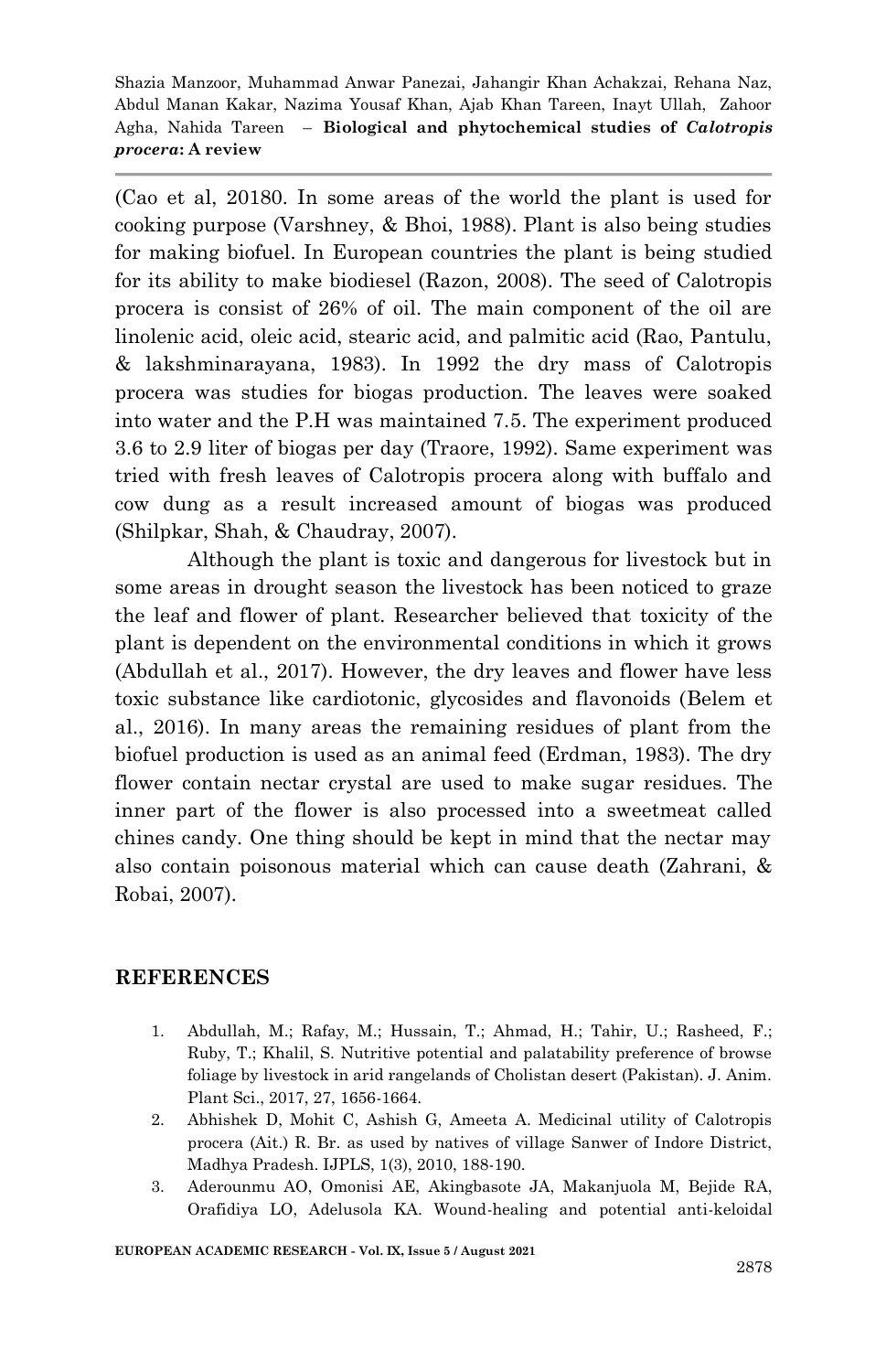> properties of the latex of Calotropis procera (Aiton) Asclepiadaceae in rabbits. Afr J Tradit Complement Altern Med, 10(3), 2013, 574-579.

- 4. Agharkar SP. Medicinal plant of Bombay presidency. Scientific publication; India 1991. p. 48-9.
- 5. Alikhan I, Khanum A. Medicinal and aromatic plants of India. Ukaaz Publication, 2005, 133-134.
- 6. Ali, M.E-S.; Zeitoun, O.M. Discovering and manufacturing a new natural insulating material extracted from a plant growing up in Saudi Arabia. J. Eng. Fibers Fabrics, 2012, 7, 88-94. [http://dx.doi.org/10.1177/155892501200700405]
- 7. Al-Snafi AE. Central nervous and endocrine effects of Myristica fragrans. 4th Arabic Conf. Of Medicinal plants, Thamar Univ. Yemen 1999, 111-121.
- 8. Al-Snafi AE. The chemical constituents and pharmacological effects of Capparis spinosa - An overview. Indian Journal of Pharmaceutical Science and Research, 5(2), 2015, 93-100.
- 9. Al-Zahrani, H.S.; Al-Robai, S.A. Allelopathic effect of Calotropis procera leaves extract on seed germination of some plants. JKAU: Sci., 2007, 19, 115- 126.[http://dx.doi.org/10.4197/Sci.19-1.9]
- 10. Ansari SH and Ali M. Norditerpenic ester and pentacyclic triterpenoids from root bark of Calotropis procera (Ait) R. Br. Pharmazie, 2001, 56 (2): 175-177.
- 11. Arya S, Kumar VL. Antiinflammatory efficacy of extracts of latex of Calotropis procera against different mediators of inflammation. Mediators Inflammation, 2005, 4 (1): 228-232.
- 12. Badruzzaman SM, Alam MM, Wazahat H. Traditional treatment of skin diseases in U.P, India. Econ Bot 1989;43:480-6.
- 13. Basak K Samar, Bhaumik Arup, Mohanta Ayan, Singhal Prashant. Ocular toxicity by latex of Calotropis procera (Sodom apple). Indian J Ophthalmol, 2009, 57 (3): 232-234.
- 14. Basu A, Sen T, Pal S, Muscalo N, Capasso F, Choudhuri AKN. Studies on antiulcer activity of the chloroform fraction of Calotropis procera root extract. Phytother Res, 1997, 11 (1): 163-164
- 15. Batello C, Marzot M, Touré AH. The future is an ancient lake: Traditional knowledge, biodiversity and genetic resources for food and agriculture in Lake Chad Basin ecosystems. FAO Interdepartmental Working Group on biological diversity for food and agriculture. Rome; 2004.
- 16. Bertreau, A.; Calotropis, Les. *Bibliothèque d'Agriculture coloniale,* **1913**, , 1- 87.
- 17. Bharti S, Wahane VD, Kumar VL. Protective effect of Calotropis procera latex extracts on experimentally induced gastric ulcers in rat. Journal of Ethnopharmacology, 127, 2010, 440–444.
- 18. Bhatt D, Joshi GC, Tiwari LM. Culture habitat and ethnomedicinal practices by bhotia tribe people of Dharchula region of Pithoragarh District in Kumaun Himalaya, Uttrakhand. Ethno Botanical Leaflets 2009;13:975-83.
- 19. Bhogaonkar PY, Kadam VN. Herbal antidotes used for snakebite by Banjara people of Umarkhed region in Maharashtra, India. Ethnobotany 2007;19:71-8.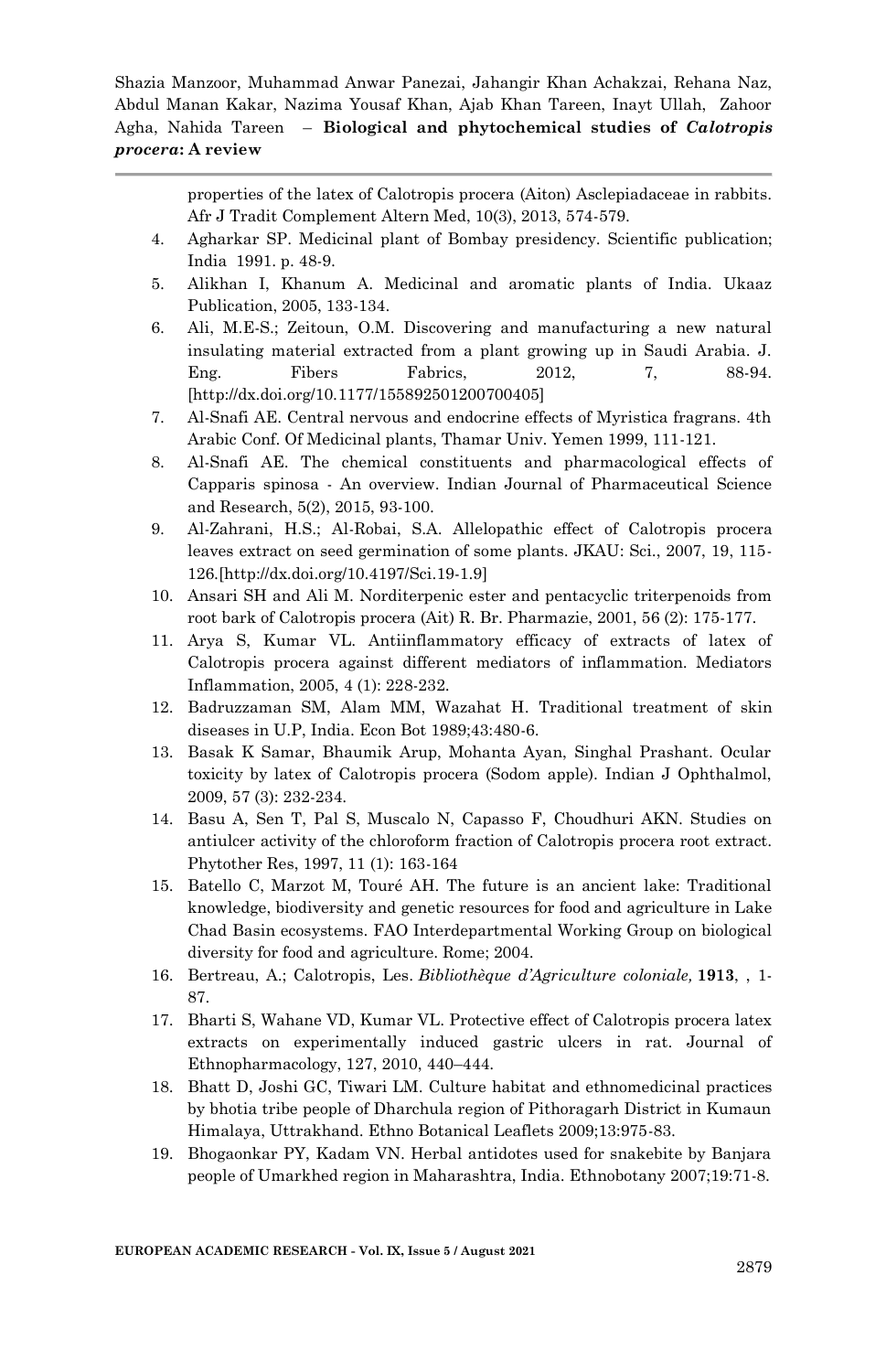- 20. Cao, E.; Xiao, W.; Duan, W.; Wang, N.; Wang, A.; Zheng, Y. Metallic nanoparticles roughened Calotropis gigantea fiber enables efficient absorption of oils and organic solvents. Ind. Crops Prod., 2018, 115, 275- 279.[http://dx.doi.org/10.1016/j.indcrop.2018.02.052]
- 21. Carlini CR, Grossi-de Sa MF. Plant toxic proteins with insecticidal properties. A review on the potentialities as bioinsecticides. Toxicon 2002;40:1515-39.
- 22. Chatterjee A, Chandra PS. The treatise of Indian medicinal plants. Vol. 4, CSIR, New Delhi,1995:130.
- 23. Chopra T, Abrol BK, Handa KL. Medicinal Plants of the arid zone- New Delhi; Today and tomorrows, printers and publishers; 1983.
- 24. Dewan S, Sangraula H, Kumar VL. Preliminary studies on the analgesic activity of latex of Calotropis procera. J. Ethnopharmacol, 2000, 73 (1-2): 307- 311.
- 25. dos Santos Belém, C.; de Souza, A.M.; de Lima, P.R.; de Carvalho, F.A.L.; Queiroz, M.A.A.; da Costa, M.M. Digestibility, fermentation and microbiological characteristics of Calotropis procera silage with different quantities of grape pomace. Cienc. Agrotec., 2016, 40, 698- 705.[http://dx.doi.org/10.1590/1413-70542016406020916]
- 26. Erdman, M.D. Nutrient and cardenolide composition of unextracted and solvent-extracted Calotropis procera. J. Agric. Food Chem., 1983, 31(3), 509- 513.
- 27. Falguni S, Minoo P. Use of Calotropis procera (Ait.) R. Br. in treatment of eczema: A pilot study. International Journal of Drug Discovery and Herbal Research (IJDDHR), 2(4), 2012, 493-498.
- 28. Ganaba, S.; Ouadba, J.M.; Bognounou, O. Fuelwood in the Sahelian region of Burkina Faso: Ethnic preferences. Sécheresse, 1998, 9, 261-268.
- 29. Giordani R, Benyahia S, Teissere M, Noat G. Purification and properties of N-acetyl-β-glucosaminase from Hevea brasiliensis latex. Plant Sci 1992;84:25-34
- 30. Gracia C, A.; Rangel-Buitrago, N.; Castro-Barros, J-D. Non-native plant species in the Atlantico Department Coastal Dune Systems, Caribbean of Colombia: A new management challenge. Mar. Pollut. Bull., 2019, 141, 603- 610.[http://dx.doi.org/10.1016/j.marpolbul.2019.03.009] [PMID: 30955773]
- 31. Gupta S, Bhawani G, Karishma K, Pooja S. Ehnopharmaological potential of Calotropis procera : An overview. IRJP, 3(12), 2012, 19-22.
- 32. Habib MR, Karim MR. Antitumour evaluation of di-(2-ethylhexyl) phthalate (DEHP) isolated from Calotropis gigantea L. flower. Acta Pharm 2012;1:607-15.
- 33. Harne S, Sharma A, Dhaygude M, Joglekar S, Kodam K, Hudlikar M. Novel route for rapid biosynthesis of copper nanoparticles using aqueous extract of Calotropis procera L. latex and their cytotoxicity on tumor cells. Colloids Surf B Biointerfaces 2012;15:284-8.
- 34. Hassan SW, Bilbis FL, Ladan MJ, Umar RA, Dangoggo SM. Evaluation of antifungal acivity and phytochemical analysis of leaves, roots and stem barks extracts of Calotropis procera (asclepiadaceae). Pak J Bio Sci, 2006, 9 (14): 2624-2629.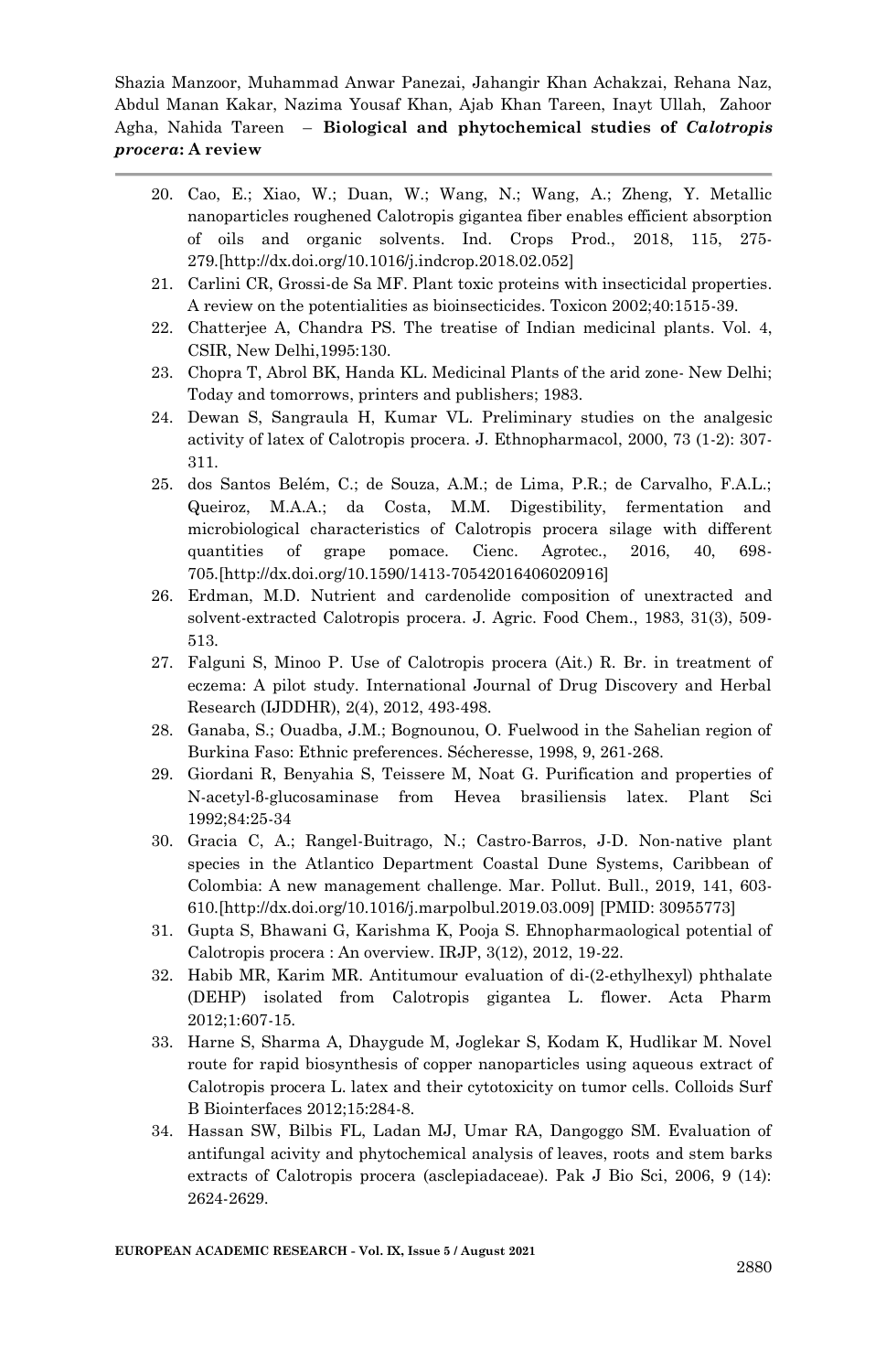- 35. Herbal monograph, Himalaya herbal healthcare. www. himalayahealthcare/researchpaper/index.hlm. [Last accessed on 2002].
- 36. Hifsa M, Ismat N, Abida T. Phytoremediation of Cu (II) by Calotropis procera. N Y Sci J 2010;3:1-5.
- 37. Iqbal Zafar, Lateef Muhammad, Jabbar Abdul. Anthelmintic activity of Calotropis procera (Ait.), flowers in sheep. Journal of Ethnopharmacology, 2005,102 (2): 256-261.
- 38. Kamath JV and Rana AC,. Preliminary study of antifertility activity of Calotropis procera root in female rats. Fitoterapia, 2002, 73 (2): 111-115.
- 39. Kapoor LD. Handbook of Ayurvedic Medicinal Plants. Boca Raton: CRC Press; 1990.
- 40. Kayode J. Conservation of indigenous medicinal botanicals in Ekiti State, Nigeria. J Zhejiang Univ Sci B 2006;7:713-8.
- 41. Kew F. Royal Botanical Gardens. In: Burkill HM, editor. Families A-D Edition 2nd ed. Vol. 1. Africa: The useful plants of west tropical. 1985. p. 219-222.
- 42. Khairnar AK, Bhamare SR, Bhamare HP. Calotropis procera: An ethnopharmacological update. ARPB, 2 (II), 2012, 142- 156.
- 43. Khare CP. Indian Medicinal Plants, an Illustrated Dictionary. Ed. Springer Science, Springer Verlag; Berlin/Heidelberg; 2007. p. 207.
- 44. Konno K, Hirayamura C, Tateishi K, Tamura Y, Hattori M. Papain protects papaya trees from herbivorous insects: Role of cysteine proteinases in latex. Plant J 2004;37:370-8.
- 45. KumarA. Some important medicinal plants from different regions of Rajasthan, Scientific Biology Science; 2009
- 46. Kumar S, Gupta A, Pandey AK. Calotropis procera root extract has the capability to combat free radical mediated damage. ISRN Pharmacol, 2013, doi: 10.1155/2013/691372.
- 47. Kumar VL, Sangraula H, Dewan S, Kumar S. Antidiarrheal activity of the latex of Calotropis procera. Journal of Ethnopharmacology, 76 (1), 2001, 115- 118.
- 48. Kumar VL, Arya S. Medicinal uses and pharmacological properties of Calotropis procera. In: Govil JN, editor. Recent Progress in Medicinal Plants. Texas: Studium Press; 2006. p. 373-388.
- 49. Kumar VL, Roy S. Calotropis procera latex extract affords protection against inflammation and oxidative stress in Freund's complete adjuvant-induced monoarthritis in rats. Mediators Inflamm 2007;2007:47523.
- 50. Kumar VL, Padhy BM, Sehgal R, Roy S. Antioxidant and protective effect of latex of Calotropis procera against alloxaninduced diabetes in rats. Journal of Ethnopharmacology, 102 (3), 2005, 470-473.
- 51. Mahmoud ME, Shiina T, Hirayama H, Iwami M, Miyazawa S, Nikami H, Takewaki T, Shimizu Y. Extract from Calotropis procera latex activates murine macrophages. J Nat Med, 63(3), 2009, 297-303.
- 52. Mako GA, Memon AH, Mughal UR, Pirzado AJ, Bhatti SA. Antibacterial effects of leaves and root extract of Calotropis procera Linn. Pak J Agri Agril Engg Vet Sci, 28 (2), 2012, 141-149.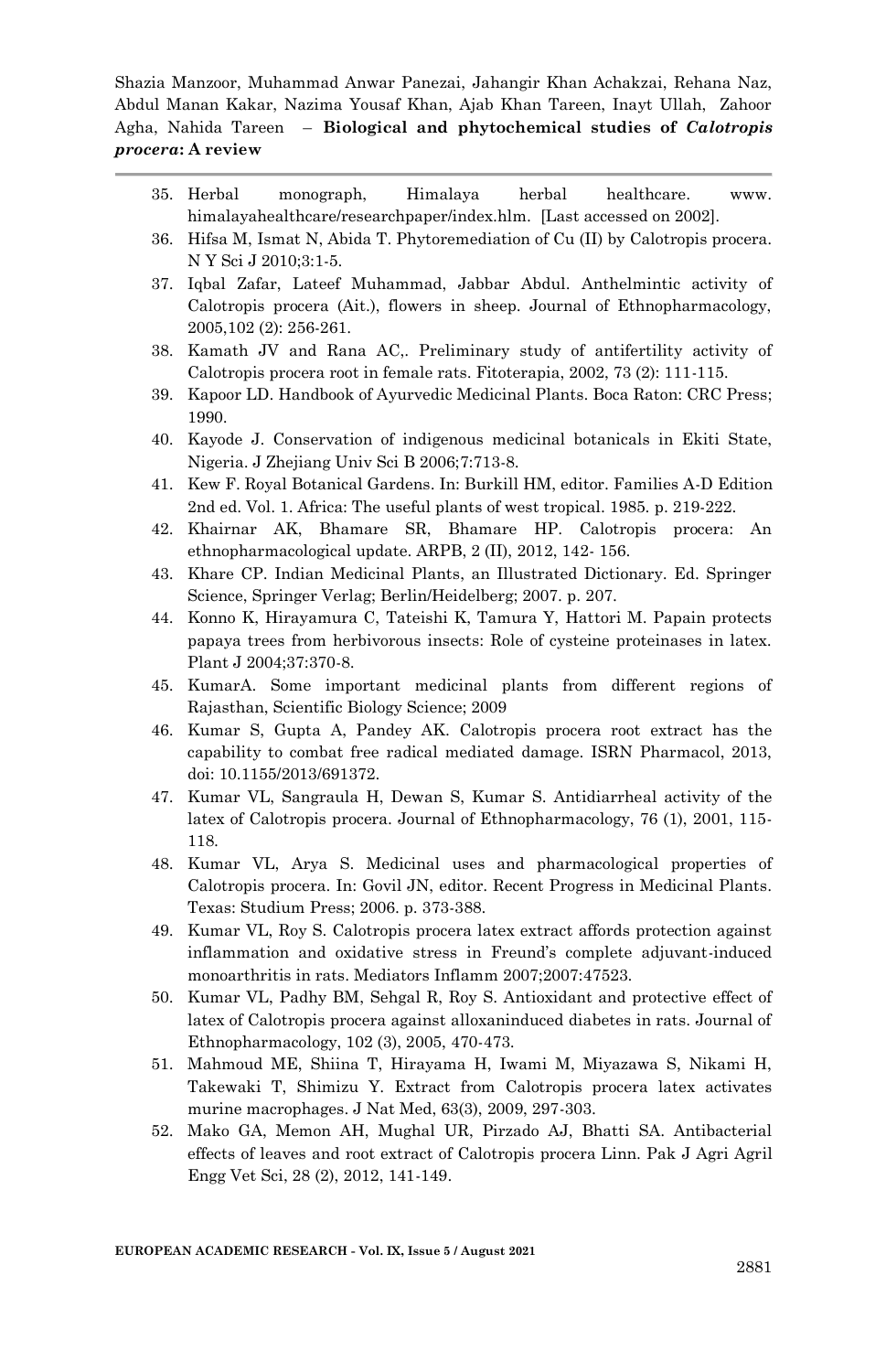- 53. Mathen C, Peter SM, Hardikar BP. Comparative evaluation of the cytotoxic and apoptotic potential of Poecilocerus pictus and Calotropis gigantea. J Environ Pathol Toxicol Oncol 2011;30:83-92.
- 54. Mathura Rajani, Gupta Suresh K. Anti-tumor studies with extracts of Calotropis procera (Ait.) R.Br. root employing Hep2 cells and their possible mechanism of action. Indian Journal of Experimental Biology, 2009,47 (5): 343-348.
- 55. Meena AK, Yadav A, Rao MM. Ayurvedic uses and pharmacological activities of Calotropis procera Linn. Asian Journal of Traditional Medicines 6(2), 2011, 45-53.
- 56. Moronkola DO, Ogukwe C, Awokoya KN. Chemical compositions of leaf and stem essential oils of Calotropis procera Ait R.Br [Asclepiadaceae]. Der Chemica Sinica, 2 (2), 2011, 255-260.
- 57. Moustafa AM, Ahmed SH, Nabil ZI, Hussein AA, Omran MA. Extraction and phytochemical investigation of Calotropis procera: Effect of plant extracts on the activity of diverse muscles. Pharm Biol 2010;48:1080-190.
- 58. Mueen Ahmed KK, Rana AC, Dixit VK. Effect of Calotropis procera latex on isoproterenol induced myocardial infarction in albino rats. Phytomedicine, 11, 2004, 327–330
- 59. Muraina IA, Adaudi AO, Mamman M, Kazeem HM, Picard J, McGaw LJ, et al. Antimycoplasmodial activity of some plant species from northern Nigeria compared to currently used therapeutic agent. Pharm Biol 2010;48:1103-7.
- 60. O'Connor C. Traditional cheese making in West Africa. Dairy Technology Paper 1993;3:14-8.
- 61. Orwa C, Mutua A, Kindt R, Jamnadass R, Simons A. Agroforestree Database: a tree reference and selection guide version, 2009, http://www.world agroforestry.org/af/treedb/
- 62. Orwa C, MutuaA, KindtR, JamnadassR, Anthony S. Agroforestree database: A tree reference and selection guide version 4.0. World Agroforestry Centre, Kenya Ecocrop, Ecocrop database. FAO; 2011.
- 63. Orwa, C.; Mutua, A.; Kindt, R.; Jamnadass, R.; Anthony, S. Agroforestree Database: a tree reference and selection guide version 4.0., 2009, [www.worldagroforestry.org/resources/databases/agroforestree](http://www.worldagroforestry.org/resources/databases/agroforestree)
- 64. Oudhia P, Tripathi RS. 1998. Proc. National Conference on Health Care and Development of Herbal Medicines. Raipur: IGAU; 1997. p. 71-8.
- 65. Oun, A.A.; Rhim, J.W. Characterization of nanocelluloses isolated from Ushar (Calotropis procera) seed fiber: effect of isolation method. Mater. Lett., 2016, 168, 146-150.
- 66. Parihar G, Sharma A, Ghule S, Sharma P, Deshmukh P, Srivastava DN. Anti inflammatory effect of Calotropis procera root bark extract. Asian Journal of Pharmacy & Life Science, 1(1), 2011, 29-44.
- 67. Radunz, B.L.; Wilson, G.; Beere, G. Feeding rubberbush (*Calotropis procera*) to cattle and sheep. *Aust. Vet. J.,* **1984**, *61*(7), 243-244. [\[http://dx.doi.org/10.1111/j.1751-0813.1984.tb06006.x\]](http://dx.doi.org/10.1111/j.1751-0813.1984.tb06006.x) [PMID: [6497815\]](http://www.ncbi.nlm.nih.gov/pubmed/6497815)
- 68. Raghubir R, Rasik M, Gupta AJ. Healing potential of Calotropis procera on dermal wounds in guinea pigs. J Ethnopharmacol, 68, 1999, 261-266.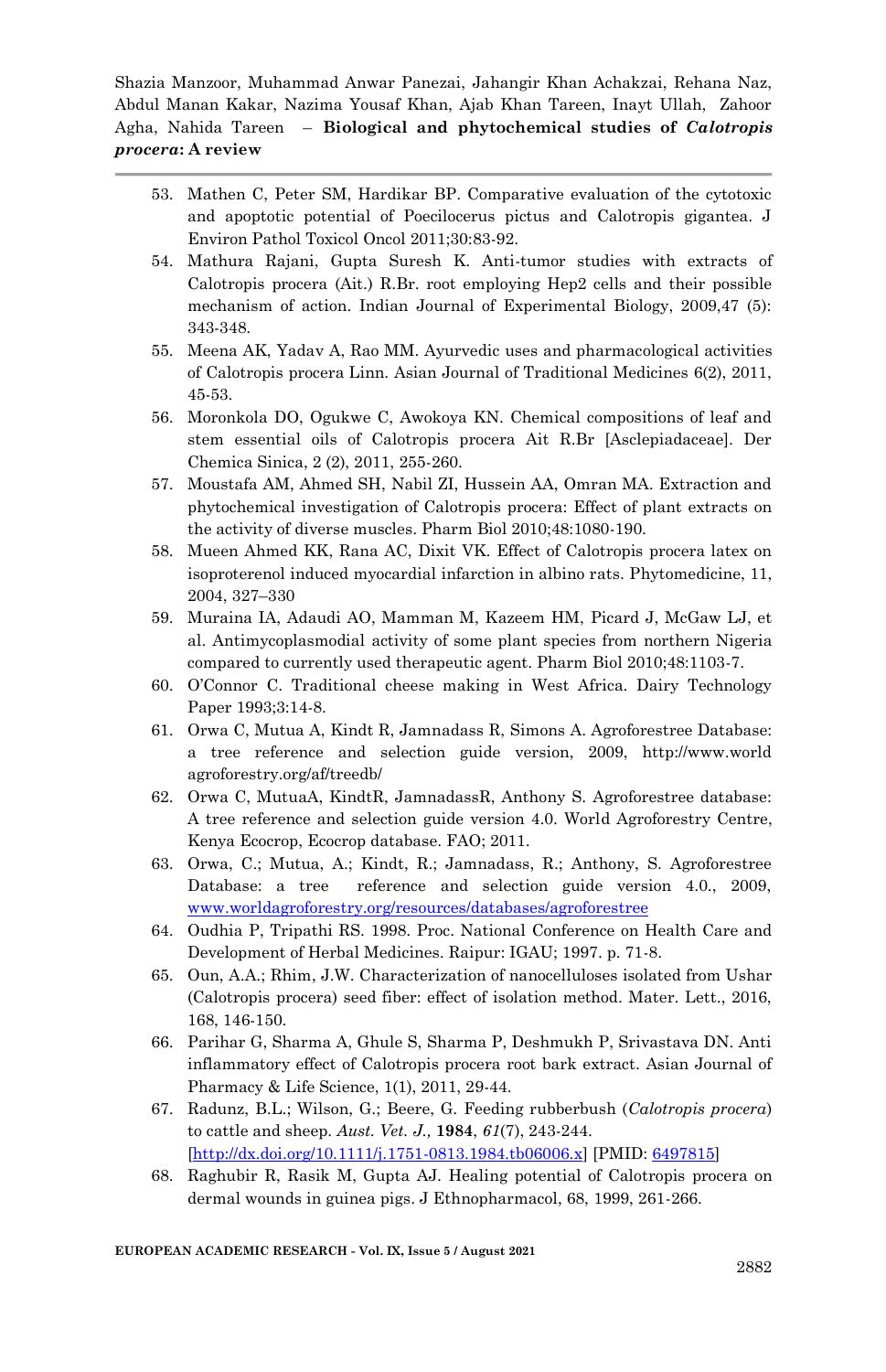- 69. Rahman MA, Wilcock CC. A taxonomic revision of Calotropis (Asclepiadaceae). Nordic Journal of Botany, 11(3), 1991, 301-308
- 70. Ramos MV, Araújo ES, Jucá TL, Monteiro-Moreira AC, Vasconcelos IM, Moreira RA, Viana CA, Beltramini LM, Pereira DA, Moreno FB. New insights into the complex mixture of latex cysteine peptidases in Calotropis procera. Int J Biol Macromol, 58, 2013, 211-219.
- 71. Ramos MV, Eliane S, Araújo, Raquel SB, Oliveira, Fabiano M, et al. Latex fluids are endowed with insect repellent activity not specifically related to their proteins or volatile substances. Braz J Plant Physiol 2011;23:57-66.
- 72. Ramos MV, Viana CA, Silva AF, Freitas CD, Figueiredo IS, Oliveira RS, Alencar NM, Lima-Filho JV, Kumar VL. Proteins derived from latex of C. procera maintain coagulation homeostasis in septic mice and exhibit thrombin- and plasmin-like activities. Naunyn Schmiedebergs Arch Pharmacol, 385(5), 2012, 455-463.
- 73. Rastogi RP, Mehrotra BM. In: Compendium of Indian Medicinal Plants. Publ. Central Drug Research Institute, N. Delhi: Lucknow and Publications and Information Directorate. 1991. p. 70-73.
- 74. Razon, L.F. Philippine plant oils as feedstock for Biodiesel. Philipp. Agric. Sci., 2008, 91, 278-286.
- 75. Saber AH, Maharan GH, Rizkallah MM. Sterols and pentacyclic triterpenes of Calotropis procera. Bull. Fac. Pharm. Cairo Univ, 1969, 7 (1): 91-104.
- 76. Salunke BK, Kotkar HM, Mendki PS, Upasani SM, Maheshwari VL. Efficacy of flavonoids in controlling Callosobruchus chinensis (L.) (Coleoptera: Bruchidae), a post-harvest pest of grain legumes. Crop Prot 2005;24:888-93.
- 77. Samy RP, Chow VTK. Pilot study with regard to the wound healing activity of protein from Calotropis procera (Ait.) R. Br. Evidence-Based Complementary and Alternative Medicine, 2012, doi: 10.1155/2012/294528.
- 78. Samy RP, Rajendran P, Li F, Anandi NM, Stiles BG, Ignacimuthu S, et al. Identification of a novel Calotropis procera protein that can suppress tumor growth in breast cancer through the suppression of NF-κB pathway. PLoS One 2012;7:e48514.
- 79. Sangraula H, Dewan S, Kumar VL. Evaluation of anti-inflammatory activity of latex of Calotropis procera in different models of inflammation. Inflammopharmacology 2002;9:257-64.
- 80. Setty Ramachandra S, Quereshi Ahmed Absar, Swamy Viswanath AHM, Patil Tushar, Prakash T, Prabhu K, Gouda Veeran. Hepatoprotective activity of Calotropis procera flowers against paracetamol-induced hepatic injury in rats. Fitoterapia, 2007, 78 (1): 451-454.
- 81. Sharma BM. Root systems of some desert plants in Churu, Rajasthan. Indian Forester, 94(3), 1968, 240-246.
- 82. Sharma P, Sharma JD. In-vitro Schizontocidal screening of Calotropis procera. Fitoterapia, 2000, 71: 77-79.
- 83. Shilpkar, P.; Shah, M.; Chaudhry, D.R. An alternate use of Calotropis gigantea: biomethanation. Curr. Sci. India, 2007, 92, 435-437.
- 84. Silva, M.C.C.; da Silva, A.B.; Texeira, F.M.; de Sousa, P.C.P.; Rondon, R.M.M.; Honorio, J.E.R., Junior; Sampaio, L.R.L.; Oliveira, S.L.; Holonda,